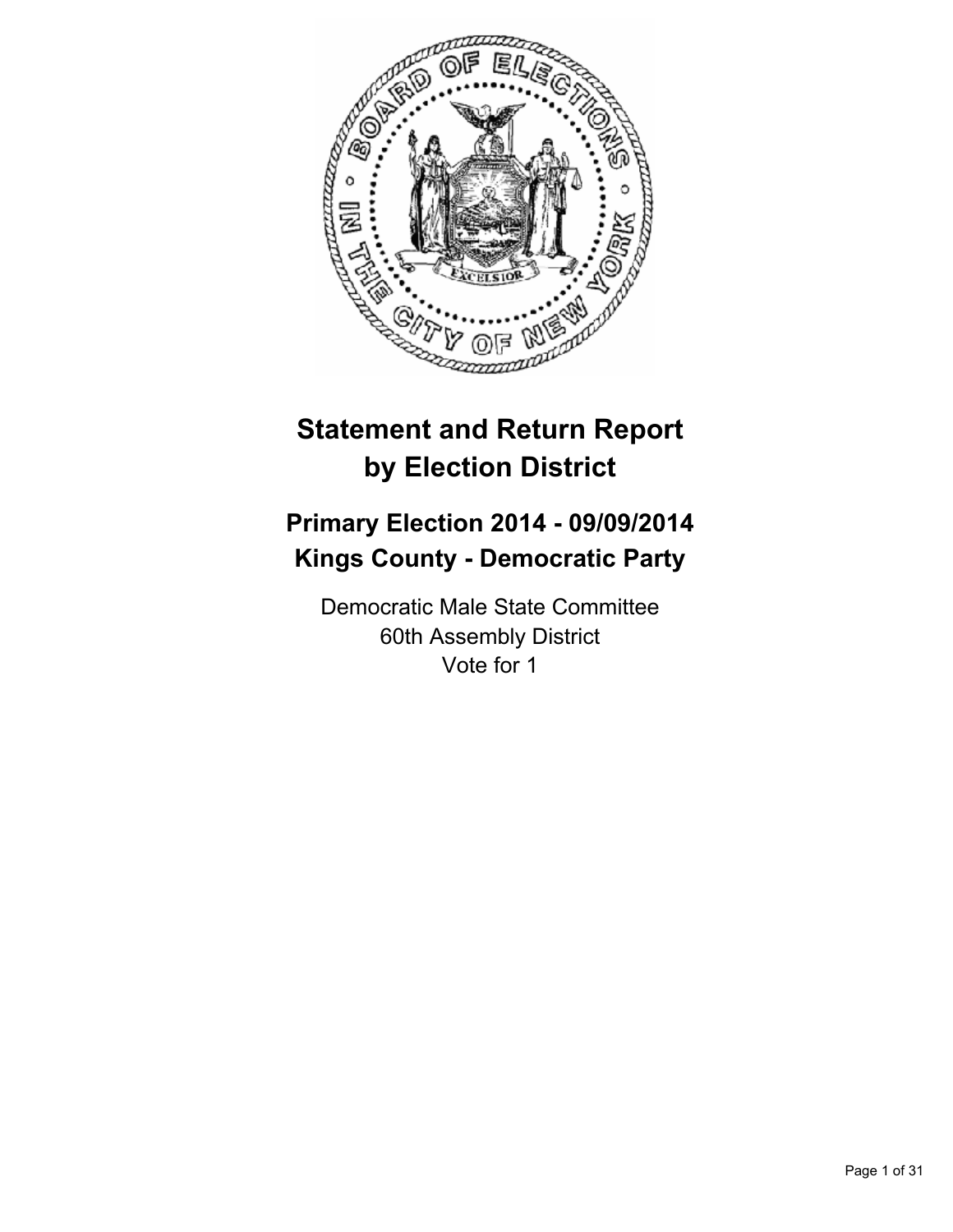

| PUBLIC COUNTER                                           | 68             |
|----------------------------------------------------------|----------------|
| <b>EMERGENCY</b>                                         | 0              |
| ABSENTEE/MILITARY                                        | $\overline{2}$ |
| <b>FEDERAL</b>                                           | 0              |
| <b>AFFIDAVIT</b>                                         |                |
| <b>Total Ballots</b>                                     | 71             |
| Less - Inapplicable Federal/Special Presidential Ballots | 0              |
| <b>Total Applicable Ballots</b>                          | 71             |
| DAVID M. BEST                                            | 16             |
| <b>CHARLES BARRON</b>                                    | 41             |
| <b>Total Votes</b>                                       | 57             |
| Unrecorded                                               | 14             |

#### **002/60**

| PUBLIC COUNTER                                           | 73 |
|----------------------------------------------------------|----|
| <b>EMERGENCY</b>                                         | 0  |
| ABSENTEE/MILITARY                                        | 0  |
| <b>FEDERAL</b>                                           | 0  |
| <b>AFFIDAVIT</b>                                         |    |
| <b>Total Ballots</b>                                     | 74 |
| Less - Inapplicable Federal/Special Presidential Ballots | 0  |
| <b>Total Applicable Ballots</b>                          | 74 |
| DAVID M. BEST                                            | 11 |
| <b>CHARLES BARRON</b>                                    | 47 |
| <b>Total Votes</b>                                       | 58 |
| Unrecorded                                               | 16 |
|                                                          |    |

| PUBLIC COUNTER                                           | 74 |
|----------------------------------------------------------|----|
| <b>EMERGENCY</b>                                         | 0  |
| ABSENTEE/MILITARY                                        | 0  |
| <b>FEDERAL</b>                                           | 0  |
| <b>AFFIDAVIT</b>                                         | 0  |
| <b>Total Ballots</b>                                     | 74 |
| Less - Inapplicable Federal/Special Presidential Ballots | 0  |
| <b>Total Applicable Ballots</b>                          | 74 |
| DAVID M. BEST                                            | 11 |
| <b>CHARLES BARRON</b>                                    | 49 |
| <b>Total Votes</b>                                       | 60 |
| Unrecorded                                               | 14 |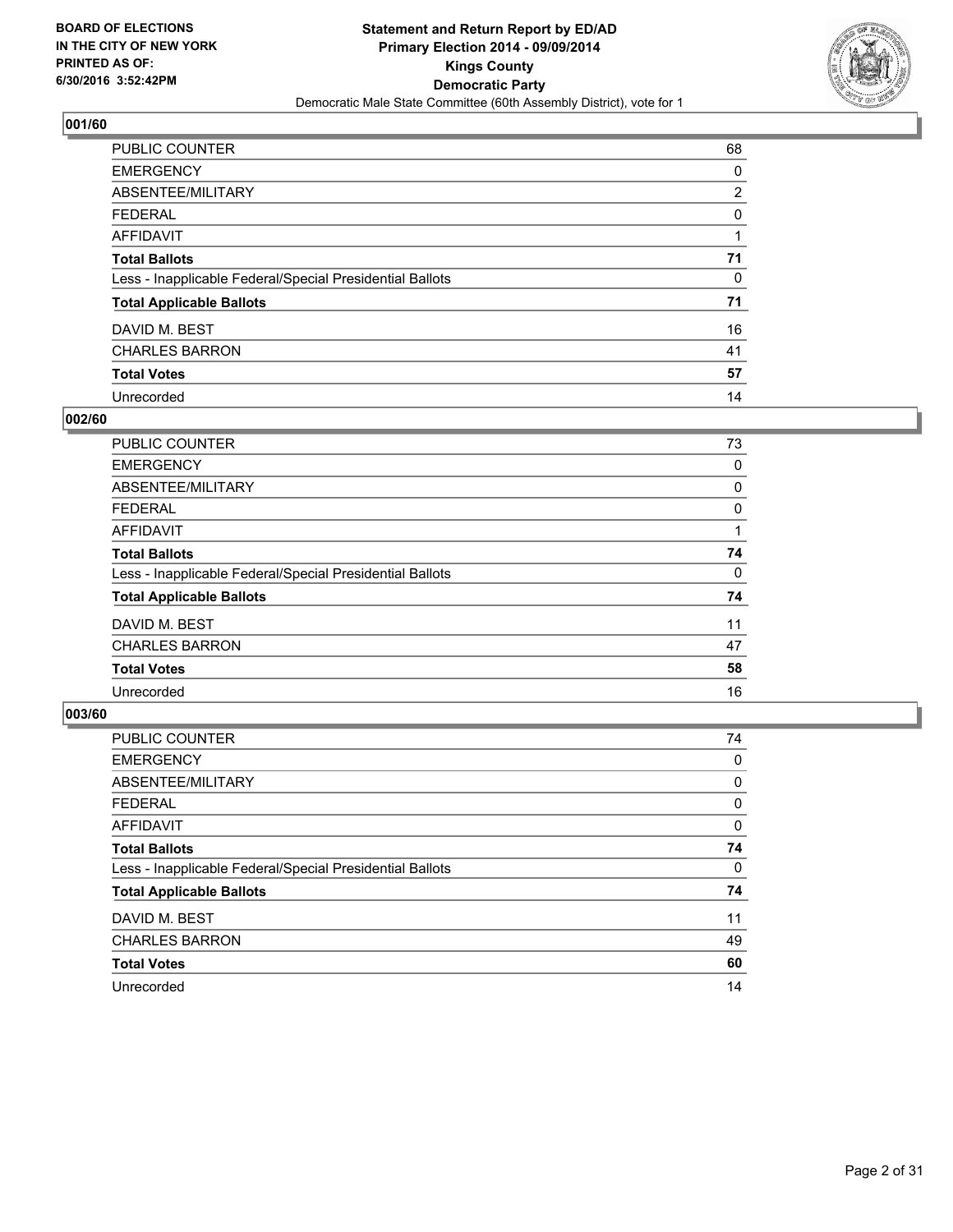

| PUBLIC COUNTER                                           | 84 |
|----------------------------------------------------------|----|
| <b>EMERGENCY</b>                                         | 0  |
| ABSENTEE/MILITARY                                        | 0  |
| <b>FEDERAL</b>                                           | 0  |
| <b>AFFIDAVIT</b>                                         | 0  |
| <b>Total Ballots</b>                                     | 84 |
| Less - Inapplicable Federal/Special Presidential Ballots | 0  |
| <b>Total Applicable Ballots</b>                          | 84 |
| DAVID M. BEST                                            | 17 |
| <b>CHARLES BARRON</b>                                    | 57 |
| <b>Total Votes</b>                                       | 74 |
| Unrecorded                                               | 10 |

#### **005/60**

| PUBLIC COUNTER                                           | 116 |
|----------------------------------------------------------|-----|
| <b>EMERGENCY</b>                                         | 0   |
| ABSENTEE/MILITARY                                        |     |
| <b>FEDERAL</b>                                           | 0   |
| AFFIDAVIT                                                | 2   |
| <b>Total Ballots</b>                                     | 119 |
| Less - Inapplicable Federal/Special Presidential Ballots | 0   |
| <b>Total Applicable Ballots</b>                          | 119 |
| DAVID M. BEST                                            | 35  |
| <b>CHARLES BARRON</b>                                    | 71  |
| <b>Total Votes</b>                                       | 106 |
| Unrecorded                                               | 13  |
|                                                          |     |

| PUBLIC COUNTER                                           | 6 |
|----------------------------------------------------------|---|
| <b>EMERGENCY</b>                                         | 0 |
| ABSENTEE/MILITARY                                        |   |
| <b>FEDERAL</b>                                           | 0 |
| <b>AFFIDAVIT</b>                                         | 0 |
| <b>Total Ballots</b>                                     |   |
| Less - Inapplicable Federal/Special Presidential Ballots | 0 |
| <b>Total Applicable Ballots</b>                          |   |
| DAVID M. BEST                                            | 2 |
| <b>CHARLES BARRON</b>                                    | 4 |
| <b>Total Votes</b>                                       | 6 |
| Unrecorded                                               |   |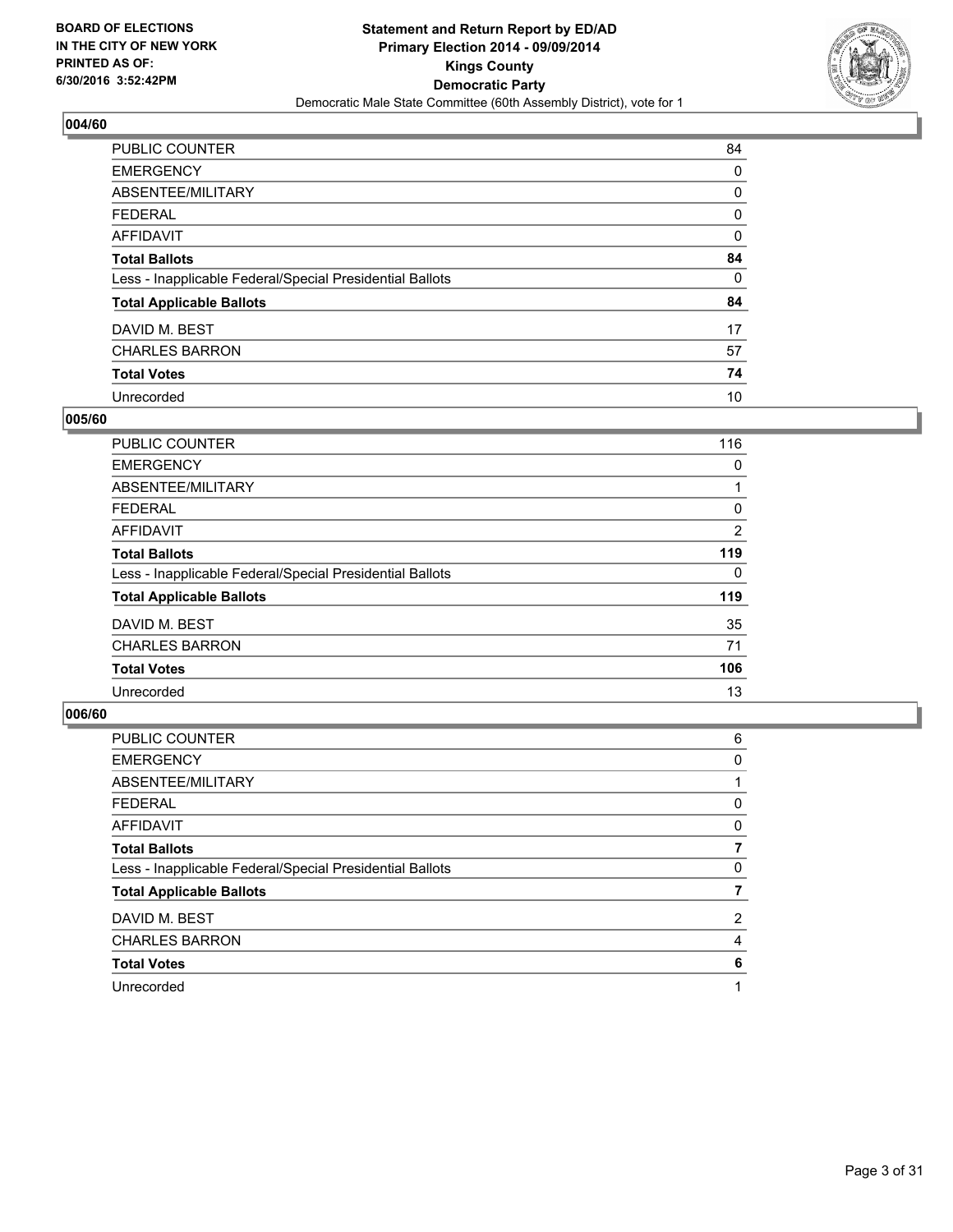

| PUBLIC COUNTER                                           | 84             |
|----------------------------------------------------------|----------------|
| <b>EMERGENCY</b>                                         | 0              |
| ABSENTEE/MILITARY                                        | $\overline{2}$ |
| <b>FEDERAL</b>                                           | 0              |
| <b>AFFIDAVIT</b>                                         | 0              |
| <b>Total Ballots</b>                                     | 86             |
| Less - Inapplicable Federal/Special Presidential Ballots | 0              |
| <b>Total Applicable Ballots</b>                          | 86             |
| DAVID M. BEST                                            | 16             |
| <b>CHARLES BARRON</b>                                    | 59             |
| <b>Total Votes</b>                                       | 75             |
| Unrecorded                                               | 11             |

#### **008/60**

| PUBLIC COUNTER                                           | 130 |
|----------------------------------------------------------|-----|
| <b>EMERGENCY</b>                                         | 0   |
| ABSENTEE/MILITARY                                        | 0   |
| <b>FEDERAL</b>                                           | 0   |
| AFFIDAVIT                                                | 2   |
| <b>Total Ballots</b>                                     | 132 |
| Less - Inapplicable Federal/Special Presidential Ballots | 0   |
| <b>Total Applicable Ballots</b>                          | 132 |
| DAVID M. BEST                                            | 26  |
| <b>CHARLES BARRON</b>                                    | 82  |
| <b>Total Votes</b>                                       | 108 |
| Unrecorded                                               | 24  |
|                                                          |     |

| PUBLIC COUNTER                                           | 59 |
|----------------------------------------------------------|----|
| <b>EMERGENCY</b>                                         | 0  |
| ABSENTEE/MILITARY                                        |    |
| <b>FEDERAL</b>                                           | 0  |
| AFFIDAVIT                                                | 0  |
| <b>Total Ballots</b>                                     | 60 |
| Less - Inapplicable Federal/Special Presidential Ballots | 0  |
| <b>Total Applicable Ballots</b>                          | 60 |
| DAVID M. BEST                                            | 9  |
| <b>CHARLES BARRON</b>                                    | 38 |
| <b>Total Votes</b>                                       | 47 |
| Unrecorded                                               | 13 |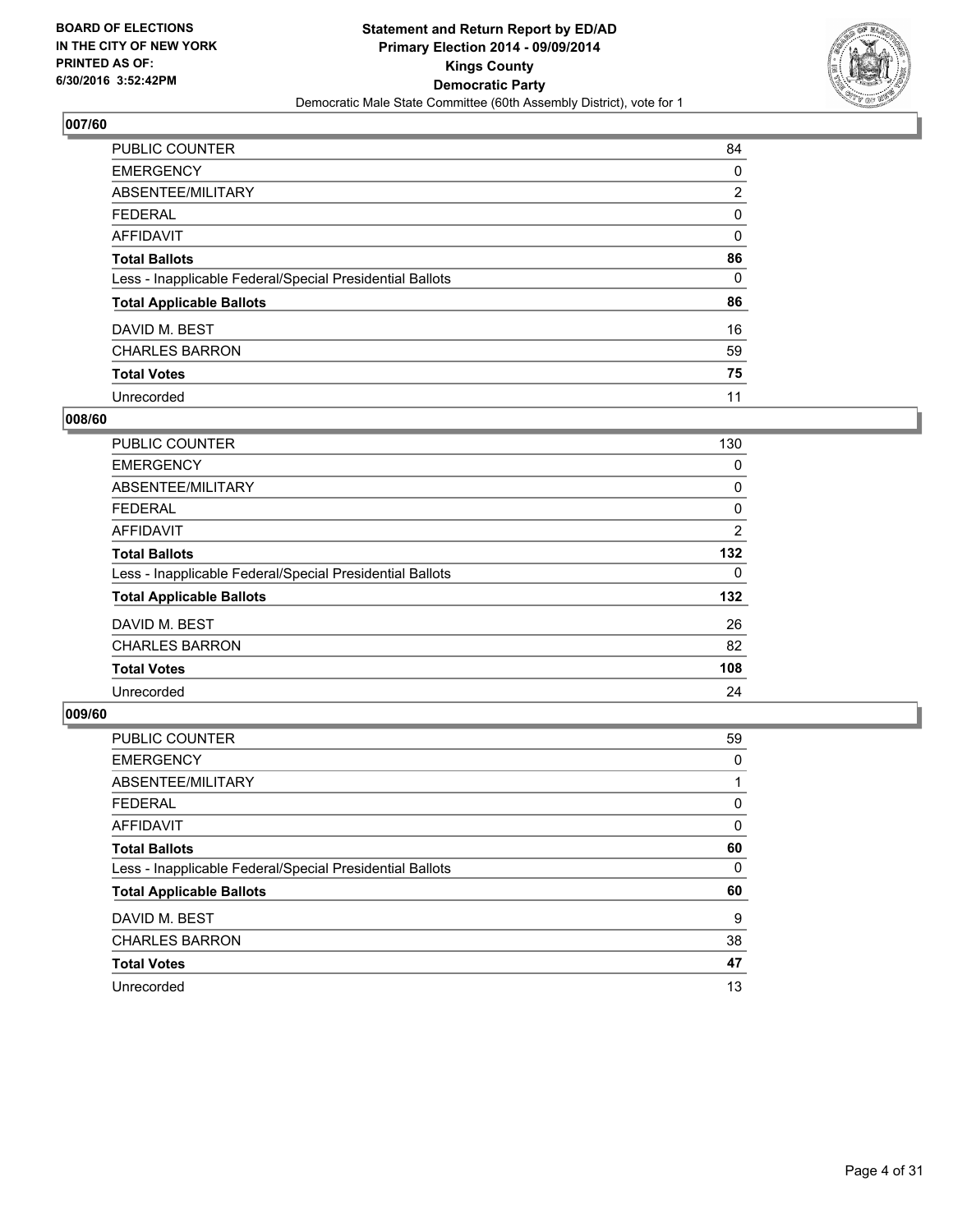

| <b>PUBLIC COUNTER</b>                                    | 25 |
|----------------------------------------------------------|----|
| <b>EMERGENCY</b>                                         | 0  |
| ABSENTEE/MILITARY                                        | 0  |
| <b>FEDERAL</b>                                           | 0  |
| AFFIDAVIT                                                |    |
| <b>Total Ballots</b>                                     | 26 |
| Less - Inapplicable Federal/Special Presidential Ballots | 0  |
| <b>Total Applicable Ballots</b>                          | 26 |
| DAVID M. BEST                                            | 3  |
| <b>CHARLES BARRON</b>                                    | 19 |
| <b>JAMES TILLMAN (WRITE-IN)</b>                          |    |
| <b>Total Votes</b>                                       | 23 |
| Unrecorded                                               | 3  |

# **011/60**

| <b>PUBLIC COUNTER</b>                                    | 5 |
|----------------------------------------------------------|---|
| <b>EMERGENCY</b>                                         | 0 |
| ABSENTEE/MILITARY                                        | 0 |
| <b>FEDERAL</b>                                           | 0 |
| AFFIDAVIT                                                | 0 |
| <b>Total Ballots</b>                                     | 5 |
| Less - Inapplicable Federal/Special Presidential Ballots | 0 |
| <b>Total Applicable Ballots</b>                          | 5 |
| DAVID M. BEST                                            | 0 |
| <b>CHARLES BARRON</b>                                    | 3 |
| <b>Total Votes</b>                                       | 3 |
| Unrecorded                                               | 2 |

| <b>PUBLIC COUNTER</b>                                    | 47 |
|----------------------------------------------------------|----|
| <b>EMERGENCY</b>                                         | 0  |
| ABSENTEE/MILITARY                                        | 0  |
| <b>FEDERAL</b>                                           | 0  |
| AFFIDAVIT                                                | 1  |
| <b>Total Ballots</b>                                     | 48 |
| Less - Inapplicable Federal/Special Presidential Ballots | 0  |
| <b>Total Applicable Ballots</b>                          | 48 |
| DAVID M. BEST                                            | 7  |
| <b>CHARLES BARRON</b>                                    | 36 |
| <b>Total Votes</b>                                       | 43 |
| Unrecorded                                               | 5  |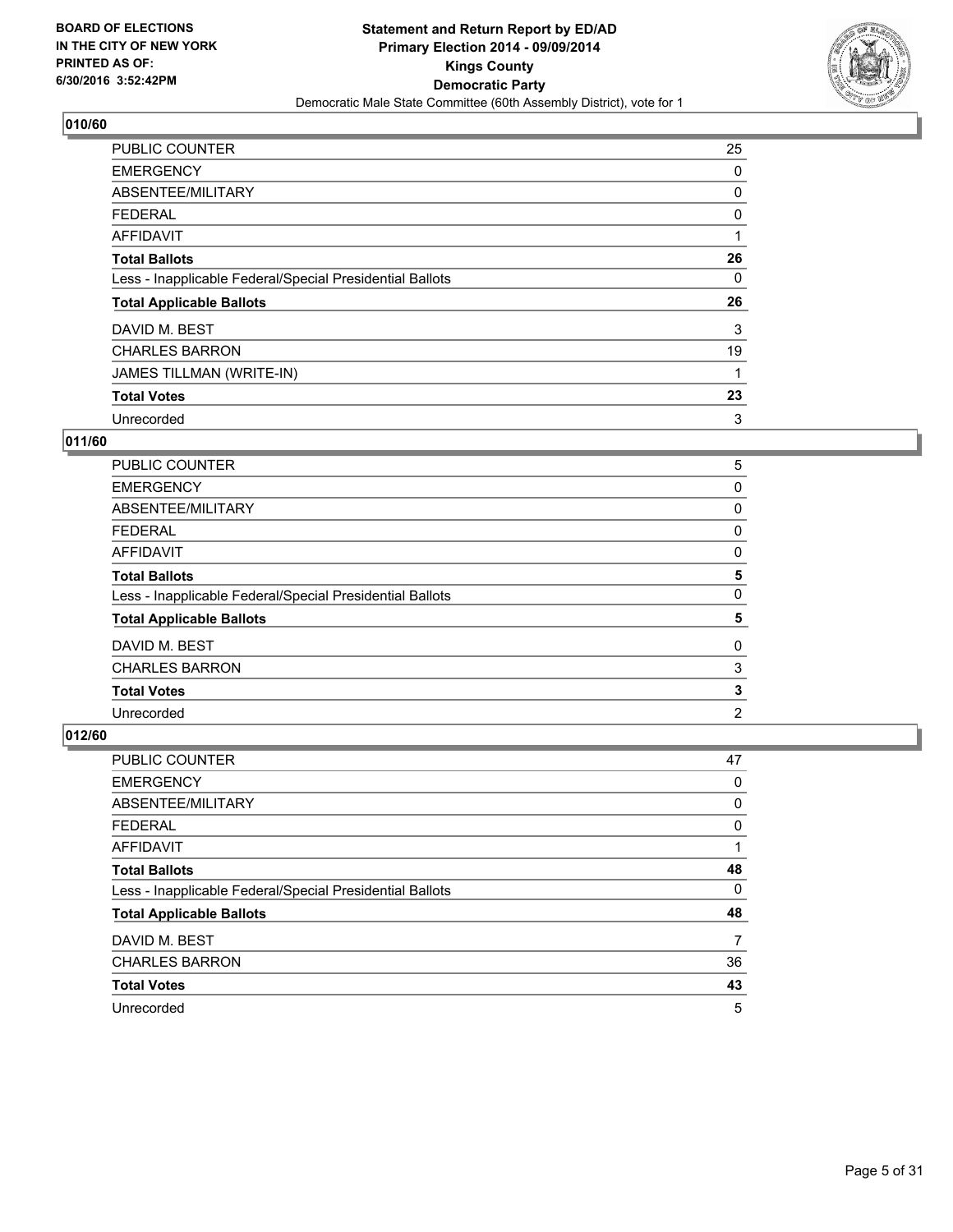

| <b>PUBLIC COUNTER</b>                                    | 132            |
|----------------------------------------------------------|----------------|
| <b>EMERGENCY</b>                                         | 0              |
| ABSENTEE/MILITARY                                        | 2              |
| <b>FEDERAL</b>                                           | 0              |
| AFFIDAVIT                                                | $\overline{2}$ |
| <b>Total Ballots</b>                                     | 136            |
| Less - Inapplicable Federal/Special Presidential Ballots | 0              |
| <b>Total Applicable Ballots</b>                          | 136            |
| DAVID M. BEST                                            | 26             |
| <b>CHARLES BARRON</b>                                    | 88             |
| <b>Total Votes</b>                                       | 114            |
| Unrecorded                                               | 22             |

#### **014/60**

| <b>PUBLIC COUNTER</b>                                    | 99  |
|----------------------------------------------------------|-----|
| <b>EMERGENCY</b>                                         | 0   |
| ABSENTEE/MILITARY                                        | 0   |
| <b>FEDERAL</b>                                           | 0   |
| AFFIDAVIT                                                | 2   |
| <b>Total Ballots</b>                                     | 101 |
| Less - Inapplicable Federal/Special Presidential Ballots | 0   |
| <b>Total Applicable Ballots</b>                          | 101 |
| DAVID M. BEST                                            | 18  |
| <b>CHARLES BARRON</b>                                    | 63  |
| <b>Total Votes</b>                                       | 81  |
| Unrecorded                                               | 20  |

| PUBLIC COUNTER                                           | 25 |
|----------------------------------------------------------|----|
| <b>EMERGENCY</b>                                         | 0  |
| ABSENTEE/MILITARY                                        | 0  |
| <b>FEDERAL</b>                                           | 0  |
| AFFIDAVIT                                                | 0  |
| <b>Total Ballots</b>                                     | 25 |
| Less - Inapplicable Federal/Special Presidential Ballots | 0  |
| <b>Total Applicable Ballots</b>                          | 25 |
| DAVID M. BEST                                            | 4  |
| <b>CHARLES BARRON</b>                                    | 20 |
| <b>Total Votes</b>                                       | 24 |
| Unrecorded                                               |    |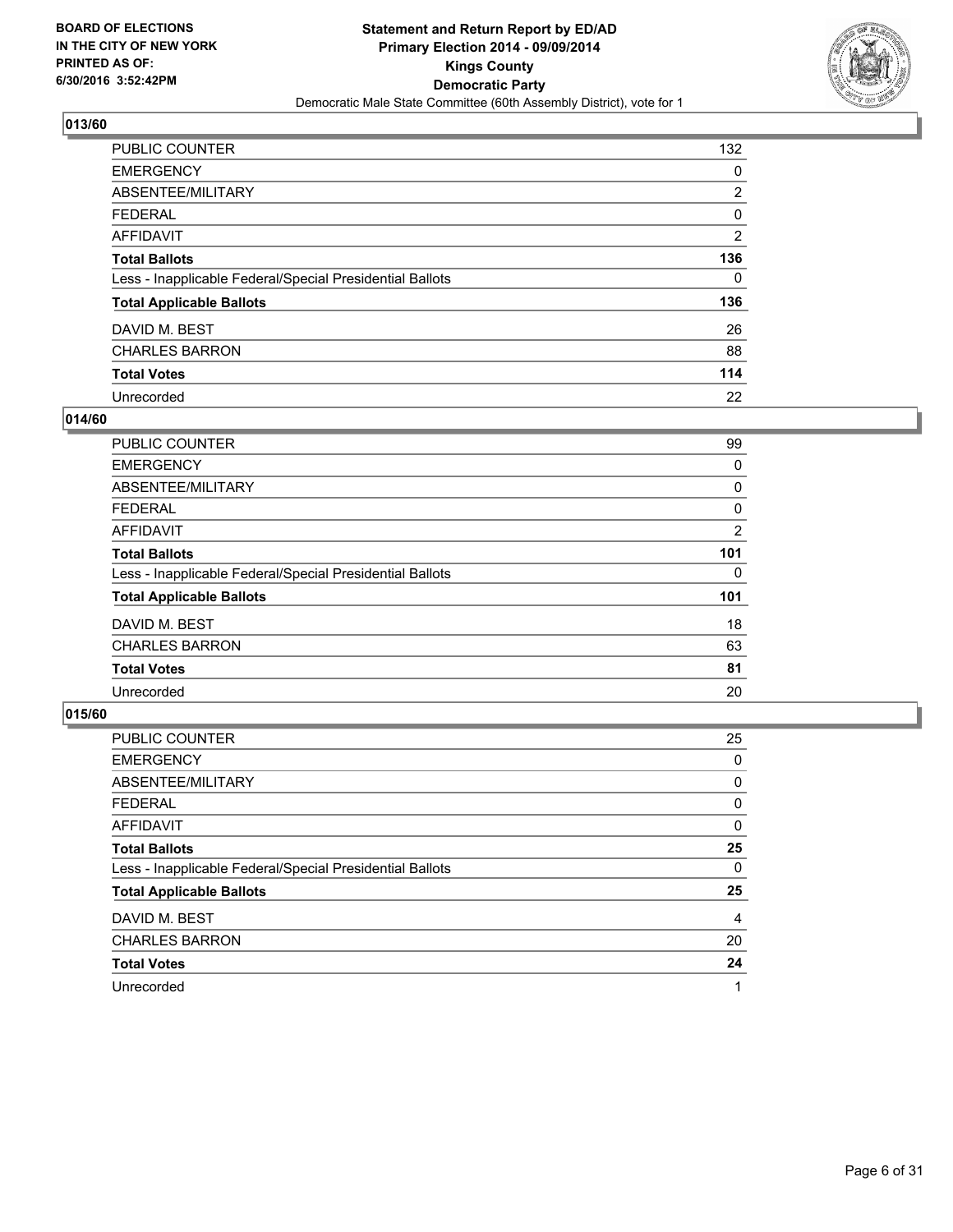

| PUBLIC COUNTER                                           | 21 |
|----------------------------------------------------------|----|
| <b>EMERGENCY</b>                                         | 0  |
| ABSENTEE/MILITARY                                        | 0  |
| <b>FEDERAL</b>                                           | 0  |
| <b>AFFIDAVIT</b>                                         | 0  |
| <b>Total Ballots</b>                                     | 21 |
| Less - Inapplicable Federal/Special Presidential Ballots | 0  |
| <b>Total Applicable Ballots</b>                          | 21 |
| DAVID M. BEST                                            | 5  |
| <b>CHARLES BARRON</b>                                    | 13 |
| <b>Total Votes</b>                                       | 18 |
| Unrecorded                                               | 3  |

#### **017/60**

| PUBLIC COUNTER                                           | 128 |
|----------------------------------------------------------|-----|
| <b>EMERGENCY</b>                                         | 0   |
| ABSENTEE/MILITARY                                        | 2   |
| <b>FEDERAL</b>                                           | 0   |
| AFFIDAVIT                                                |     |
| <b>Total Ballots</b>                                     | 131 |
| Less - Inapplicable Federal/Special Presidential Ballots | 0   |
| <b>Total Applicable Ballots</b>                          | 131 |
| DAVID M. BEST                                            | 20  |
| <b>CHARLES BARRON</b>                                    | 91  |
| <b>Total Votes</b>                                       | 111 |
| Unrecorded                                               | 20  |
|                                                          |     |

| PUBLIC COUNTER                                           | 40             |
|----------------------------------------------------------|----------------|
| <b>EMERGENCY</b>                                         | 0              |
| ABSENTEE/MILITARY                                        | $\overline{2}$ |
| <b>FEDERAL</b>                                           | 0              |
| <b>AFFIDAVIT</b>                                         | 0              |
| <b>Total Ballots</b>                                     | 42             |
| Less - Inapplicable Federal/Special Presidential Ballots | 0              |
| <b>Total Applicable Ballots</b>                          | 42             |
| DAVID M. BEST                                            | 7              |
| <b>CHARLES BARRON</b>                                    | 26             |
| <b>Total Votes</b>                                       | 33             |
| Unrecorded                                               | 9              |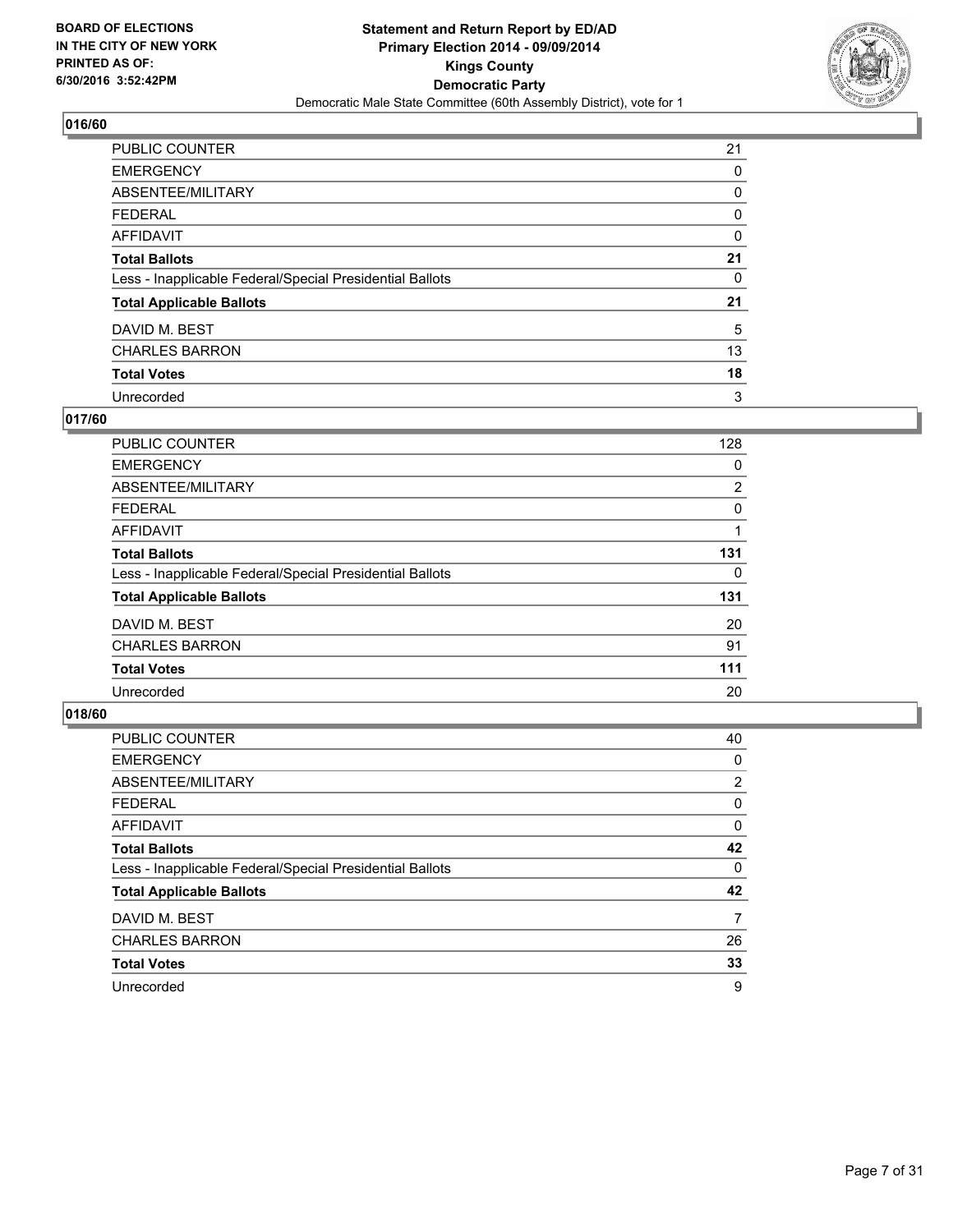

| PUBLIC COUNTER                                           | 21             |
|----------------------------------------------------------|----------------|
| <b>EMERGENCY</b>                                         | 0              |
| ABSENTEE/MILITARY                                        |                |
| <b>FEDERAL</b>                                           | 0              |
| <b>AFFIDAVIT</b>                                         | 0              |
| <b>Total Ballots</b>                                     | 22             |
| Less - Inapplicable Federal/Special Presidential Ballots | 0              |
| <b>Total Applicable Ballots</b>                          | 22             |
| DAVID M. BEST                                            | 6              |
| <b>CHARLES BARRON</b>                                    | 14             |
| <b>Total Votes</b>                                       | 20             |
| Unrecorded                                               | $\overline{2}$ |

#### **020/60**

| PUBLIC COUNTER                                           | 9  |
|----------------------------------------------------------|----|
| <b>EMERGENCY</b>                                         | 0  |
| ABSENTEE/MILITARY                                        |    |
| <b>FEDERAL</b>                                           | 0  |
| <b>AFFIDAVIT</b>                                         | 0  |
| <b>Total Ballots</b>                                     | 10 |
| Less - Inapplicable Federal/Special Presidential Ballots | 0  |
| <b>Total Applicable Ballots</b>                          | 10 |
| DAVID M. BEST                                            |    |
| <b>CHARLES BARRON</b>                                    | 8  |
| <b>Total Votes</b>                                       | 9  |
| Unrecorded                                               |    |
|                                                          |    |

| PUBLIC COUNTER                                           | 59 |
|----------------------------------------------------------|----|
| <b>EMERGENCY</b>                                         | 0  |
| ABSENTEE/MILITARY                                        |    |
| <b>FEDERAL</b>                                           | 0  |
| <b>AFFIDAVIT</b>                                         | 0  |
| <b>Total Ballots</b>                                     | 60 |
| Less - Inapplicable Federal/Special Presidential Ballots | 0  |
| <b>Total Applicable Ballots</b>                          | 60 |
| DAVID M. BEST                                            | 7  |
| <b>CHARLES BARRON</b>                                    | 41 |
| <b>Total Votes</b>                                       | 48 |
| Unrecorded                                               | 12 |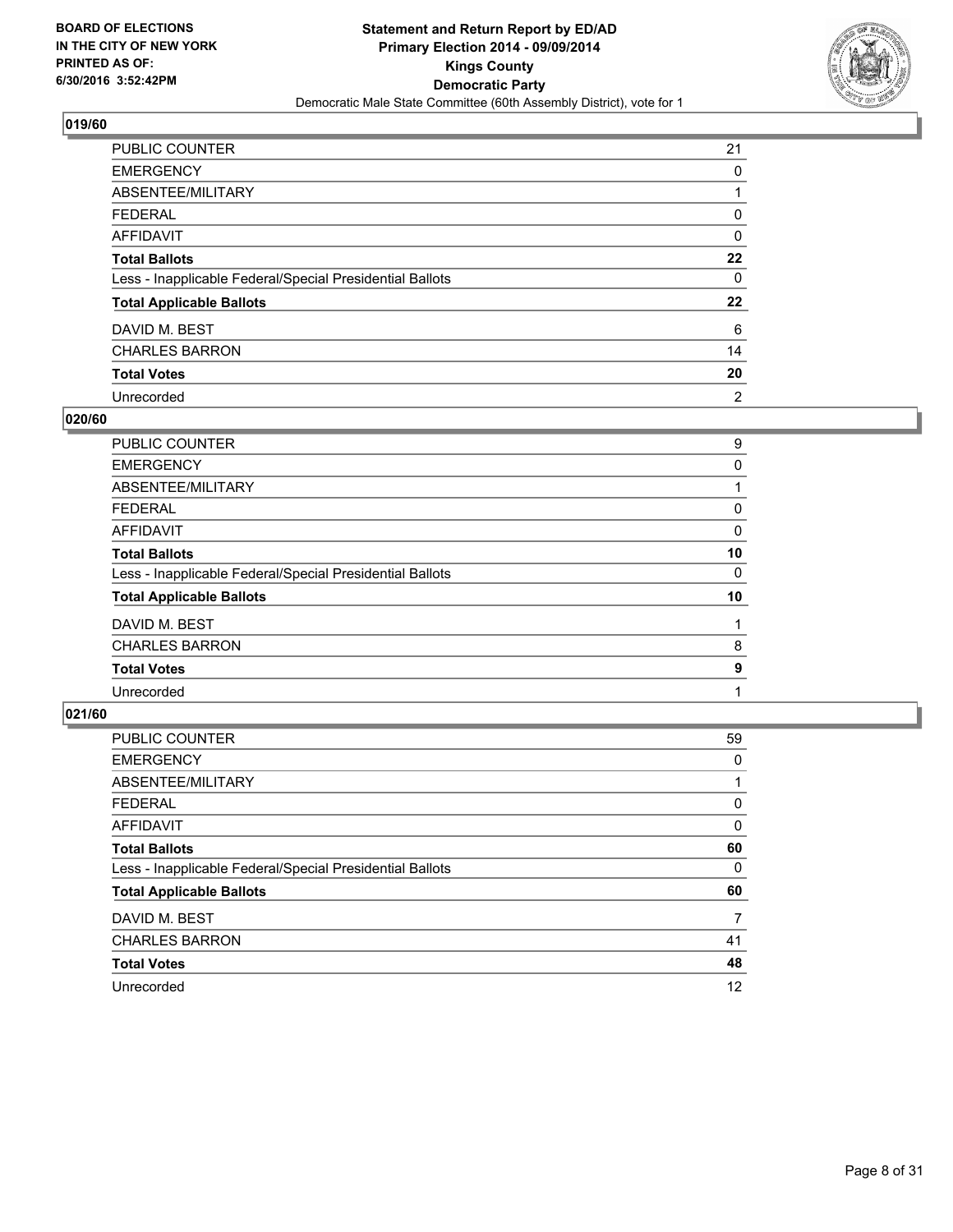

| <b>Total Votes</b>                                       | 5 |
|----------------------------------------------------------|---|
| <b>CHARLES BARRON</b>                                    | 5 |
| DAVID M. BEST                                            | 0 |
| <b>Total Applicable Ballots</b>                          | 5 |
| Less - Inapplicable Federal/Special Presidential Ballots | 0 |
| <b>Total Ballots</b>                                     | 5 |
| <b>AFFIDAVIT</b>                                         |   |
| <b>FEDERAL</b>                                           | 0 |
| ABSENTEE/MILITARY                                        | 4 |
| <b>EMERGENCY</b>                                         | 0 |
| PUBLIC COUNTER                                           | 0 |

## **023/60**

| PUBLIC COUNTER                                           | 10 |
|----------------------------------------------------------|----|
| <b>EMERGENCY</b>                                         | 0  |
| <b>ABSENTEE/MILITARY</b>                                 | 0  |
| <b>FEDERAL</b>                                           | 0  |
| <b>AFFIDAVIT</b>                                         | 0  |
| <b>Total Ballots</b>                                     | 10 |
| Less - Inapplicable Federal/Special Presidential Ballots | 0  |
| <b>Total Applicable Ballots</b>                          | 10 |
| DAVID M. BEST                                            | 6  |
| <b>CHARLES BARRON</b>                                    | 4  |
| <b>Total Votes</b>                                       | 10 |

| PUBLIC COUNTER                                           | 51 |
|----------------------------------------------------------|----|
| <b>EMERGENCY</b>                                         | 0  |
| ABSENTEE/MILITARY                                        | 2  |
| <b>FEDERAL</b>                                           | 0  |
| AFFIDAVIT                                                |    |
| <b>Total Ballots</b>                                     | 54 |
| Less - Inapplicable Federal/Special Presidential Ballots | 0  |
| <b>Total Applicable Ballots</b>                          | 54 |
| DAVID M. BEST                                            | 5  |
| <b>CHARLES BARRON</b>                                    | 43 |
| <b>Total Votes</b>                                       | 48 |
| Unrecorded                                               | 6  |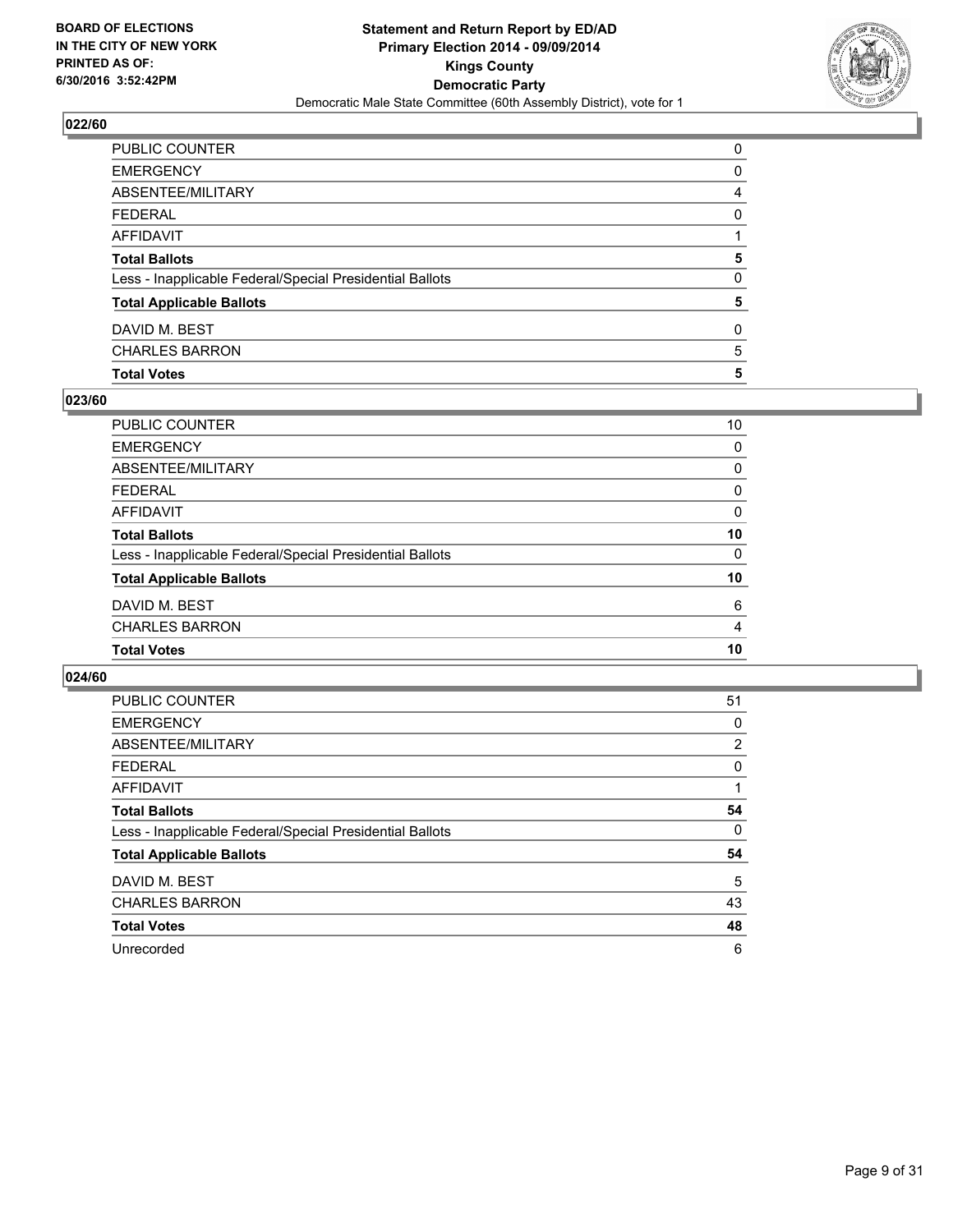

| <b>PUBLIC COUNTER</b>                                    | 63 |
|----------------------------------------------------------|----|
| <b>EMERGENCY</b>                                         | 0  |
| ABSENTEE/MILITARY                                        | 0  |
| <b>FEDERAL</b>                                           | 0  |
| <b>AFFIDAVIT</b>                                         | 0  |
| <b>Total Ballots</b>                                     | 63 |
| Less - Inapplicable Federal/Special Presidential Ballots | 0  |
| <b>Total Applicable Ballots</b>                          | 63 |
| DAVID M. BEST                                            | 11 |
| <b>CHARLES BARRON</b>                                    | 42 |
| BERURYAH BATYEHUDAH (WRITE-IN)                           | 2  |
| <b>Total Votes</b>                                       | 55 |
| Unrecorded                                               | 8  |

#### **026/60**

| <b>PUBLIC COUNTER</b>                                    | 138 |
|----------------------------------------------------------|-----|
| <b>EMERGENCY</b>                                         | 0   |
| ABSENTEE/MILITARY                                        | 0   |
| <b>FEDERAL</b>                                           | 0   |
| <b>AFFIDAVIT</b>                                         | 0   |
| <b>Total Ballots</b>                                     | 138 |
| Less - Inapplicable Federal/Special Presidential Ballots | 0   |
| <b>Total Applicable Ballots</b>                          | 138 |
| DAVID M. BEST                                            | 16  |
| <b>CHARLES BARRON</b>                                    | 109 |
| <b>Total Votes</b>                                       | 125 |
| Unrecorded                                               | 13  |

| PUBLIC COUNTER                                           | 90 |
|----------------------------------------------------------|----|
| <b>EMERGENCY</b>                                         | 0  |
| ABSENTEE/MILITARY                                        | 0  |
| <b>FEDERAL</b>                                           | 0  |
| <b>AFFIDAVIT</b>                                         | 0  |
| <b>Total Ballots</b>                                     | 90 |
| Less - Inapplicable Federal/Special Presidential Ballots | 0  |
| <b>Total Applicable Ballots</b>                          | 90 |
| DAVID M. BEST                                            | 12 |
| <b>CHARLES BARRON</b>                                    | 54 |
| <b>Total Votes</b>                                       | 66 |
| Unrecorded                                               | 24 |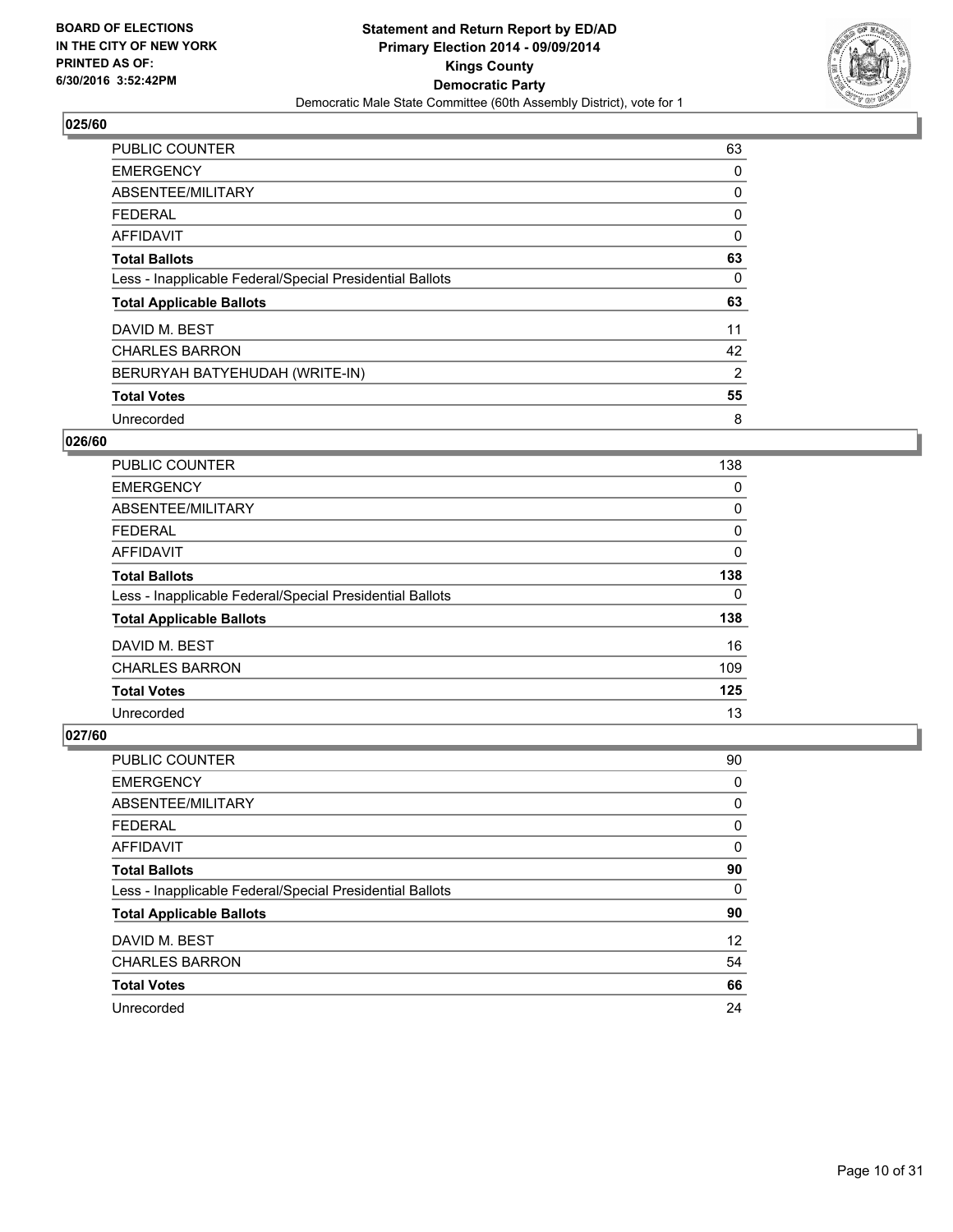

| <b>PUBLIC COUNTER</b>                                    | 144 |
|----------------------------------------------------------|-----|
| <b>EMERGENCY</b>                                         | 0   |
| ABSENTEE/MILITARY                                        | 0   |
| <b>FEDERAL</b>                                           | 0   |
| AFFIDAVIT                                                | 6   |
| <b>Total Ballots</b>                                     | 150 |
| Less - Inapplicable Federal/Special Presidential Ballots | 0   |
| <b>Total Applicable Ballots</b>                          | 150 |
| DAVID M. BEST                                            | 19  |
| <b>CHARLES BARRON</b>                                    | 122 |
| <b>Total Votes</b>                                       | 141 |
| Unrecorded                                               | 9   |

#### **029/60**

| 65 |
|----|
| 0  |
| 0  |
| 0  |
| 0  |
| 65 |
| 0  |
| 65 |
| 7  |
| 51 |
| 58 |
| 7  |
|    |

| PUBLIC COUNTER                                           | 39 |
|----------------------------------------------------------|----|
| <b>EMERGENCY</b>                                         | 0  |
| ABSENTEE/MILITARY                                        | 3  |
| <b>FEDERAL</b>                                           | 0  |
| <b>AFFIDAVIT</b>                                         | 0  |
| <b>Total Ballots</b>                                     | 42 |
| Less - Inapplicable Federal/Special Presidential Ballots | 0  |
| <b>Total Applicable Ballots</b>                          | 42 |
| DAVID M. BEST                                            | 6  |
| <b>CHARLES BARRON</b>                                    | 31 |
| <b>Total Votes</b>                                       | 37 |
| Unrecorded                                               | 5  |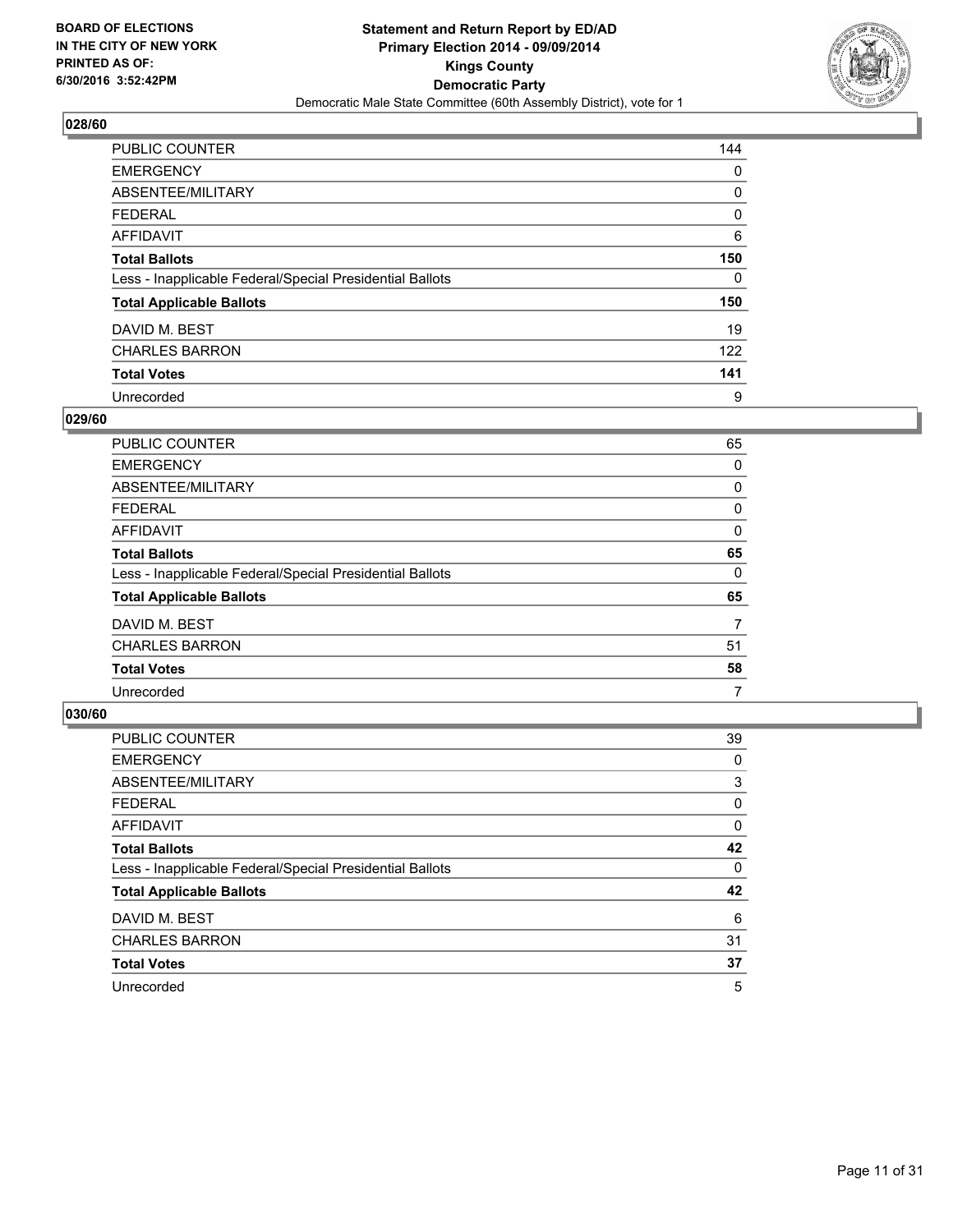

| PUBLIC COUNTER                                           | 83 |
|----------------------------------------------------------|----|
| <b>EMERGENCY</b>                                         | 0  |
| ABSENTEE/MILITARY                                        |    |
| <b>FEDERAL</b>                                           | 0  |
| <b>AFFIDAVIT</b>                                         | 0  |
| <b>Total Ballots</b>                                     | 84 |
| Less - Inapplicable Federal/Special Presidential Ballots | 0  |
| <b>Total Applicable Ballots</b>                          | 84 |
| DAVID M. BEST                                            | 8  |
| <b>CHARLES BARRON</b>                                    | 62 |
| <b>Total Votes</b>                                       | 70 |
| Unrecorded                                               | 14 |

#### **032/60**

| <b>PUBLIC COUNTER</b>                                    | 57 |
|----------------------------------------------------------|----|
| <b>EMERGENCY</b>                                         | 0  |
| ABSENTEE/MILITARY                                        |    |
| <b>FEDERAL</b>                                           | 0  |
| <b>AFFIDAVIT</b>                                         | 0  |
| <b>Total Ballots</b>                                     | 58 |
| Less - Inapplicable Federal/Special Presidential Ballots | 0  |
| <b>Total Applicable Ballots</b>                          | 58 |
| DAVID M. BEST                                            | 6  |
| <b>CHARLES BARRON</b>                                    | 47 |
| <b>Total Votes</b>                                       | 53 |
| Unrecorded                                               | 5  |

| PUBLIC COUNTER                                           | 86             |
|----------------------------------------------------------|----------------|
| <b>EMERGENCY</b>                                         | 0              |
| ABSENTEE/MILITARY                                        | 4              |
| <b>FEDERAL</b>                                           | 0              |
| <b>AFFIDAVIT</b>                                         | $\overline{2}$ |
| <b>Total Ballots</b>                                     | 92             |
| Less - Inapplicable Federal/Special Presidential Ballots | 0              |
| <b>Total Applicable Ballots</b>                          | 92             |
| DAVID M. BEST                                            | 17             |
| <b>CHARLES BARRON</b>                                    | 66             |
| <b>Total Votes</b>                                       | 83             |
| Unrecorded                                               | 9              |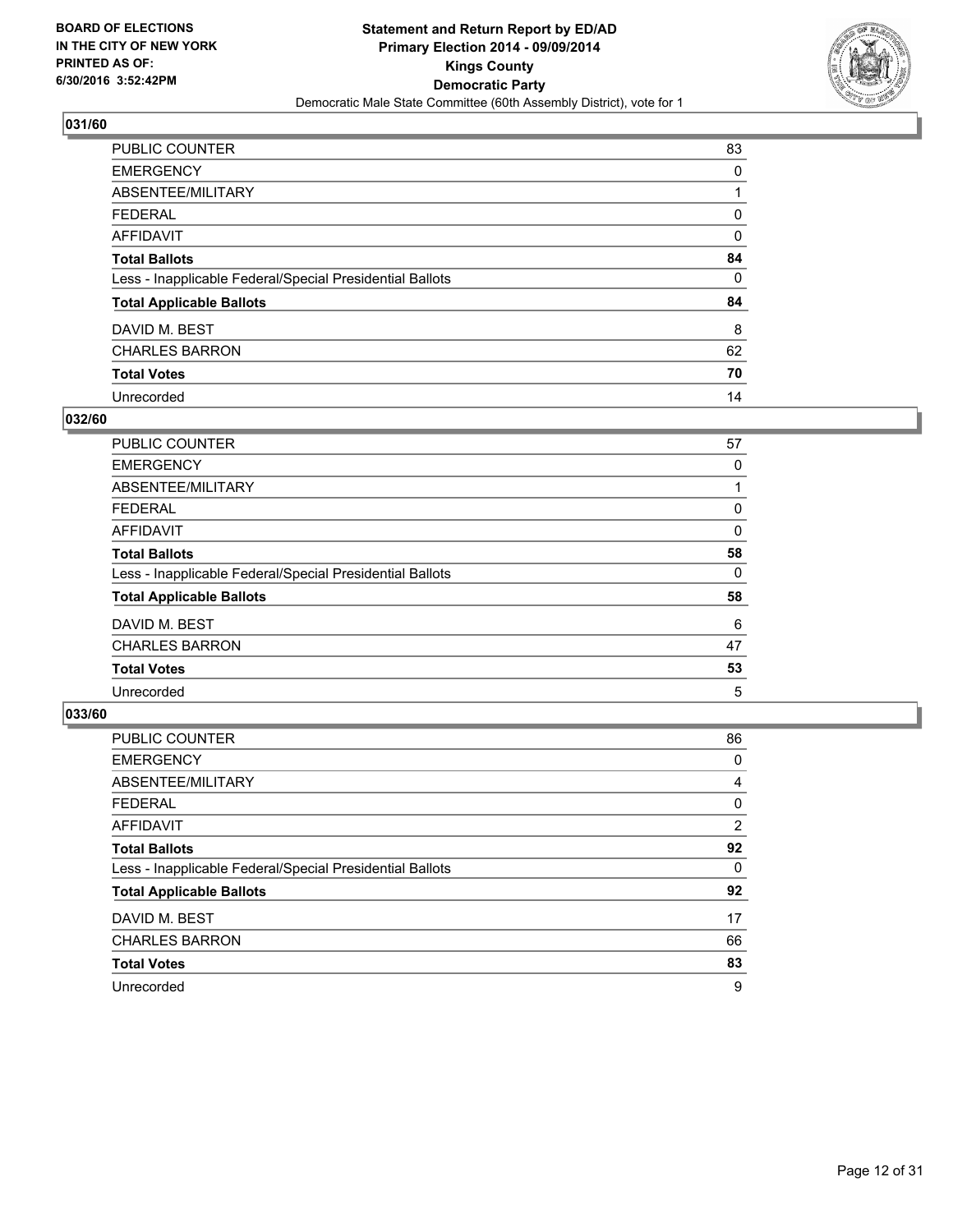

| <b>PUBLIC COUNTER</b>                                    | 98  |
|----------------------------------------------------------|-----|
| <b>EMERGENCY</b>                                         | 0   |
| ABSENTEE/MILITARY                                        |     |
| <b>FEDERAL</b>                                           | 0   |
| <b>AFFIDAVIT</b>                                         | 5   |
| <b>Total Ballots</b>                                     | 104 |
| Less - Inapplicable Federal/Special Presidential Ballots | 0   |
| <b>Total Applicable Ballots</b>                          | 104 |
| DAVID M. BEST                                            | 24  |
| <b>CHARLES BARRON</b>                                    | 61  |
| DIANA RICHARDSON (WRITE-IN)                              | 1   |
| <b>Total Votes</b>                                       | 86  |
| Unrecorded                                               | 18  |

# **035/60**

| <b>PUBLIC COUNTER</b>                                    | 119          |
|----------------------------------------------------------|--------------|
| <b>EMERGENCY</b>                                         | 0            |
| ABSENTEE/MILITARY                                        | 2            |
| FEDERAL                                                  | 0            |
| AFFIDAVIT                                                | 1            |
| <b>Total Ballots</b>                                     | 122          |
| Less - Inapplicable Federal/Special Presidential Ballots | 0            |
| <b>Total Applicable Ballots</b>                          | 122          |
| DAVID M. BEST                                            | 18           |
| <b>CHARLES BARRON</b>                                    | 87           |
| CHARLES BARRON (WRITE-IN)                                | 1            |
| CHRIS BANKS (WRITE-IN)                                   | $\mathbf{1}$ |
| <b>Total Votes</b>                                       | 107          |
| Unrecorded                                               | 15           |

| <b>PUBLIC COUNTER</b>                                    | 111   |
|----------------------------------------------------------|-------|
| <b>EMERGENCY</b>                                         | 0     |
| ABSENTEE/MILITARY                                        | 0     |
| FEDERAL                                                  | 0     |
| AFFIDAVIT                                                |       |
| <b>Total Ballots</b>                                     | 112   |
| Less - Inapplicable Federal/Special Presidential Ballots | 0     |
| <b>Total Applicable Ballots</b>                          | $112$ |
| DAVID M. BEST                                            | 29    |
| <b>CHARLES BARRON</b>                                    | 67    |
| <b>Total Votes</b>                                       | 96    |
| Unrecorded                                               | 16    |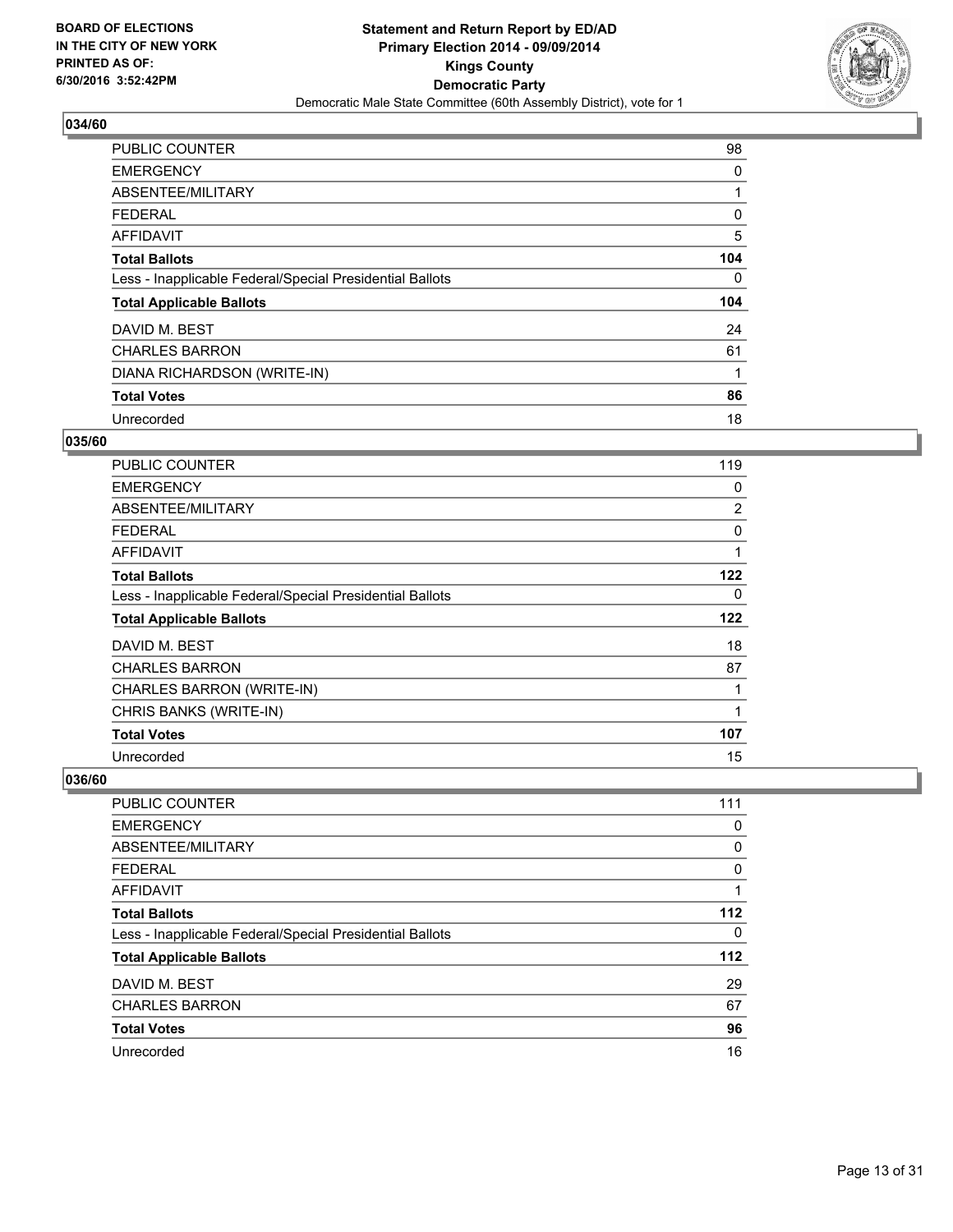

| <b>PUBLIC COUNTER</b>                                    | 105 |
|----------------------------------------------------------|-----|
| <b>EMERGENCY</b>                                         | 0   |
| ABSENTEE/MILITARY                                        | 0   |
| <b>FEDERAL</b>                                           | 0   |
| <b>AFFIDAVIT</b>                                         |     |
| <b>Total Ballots</b>                                     | 106 |
| Less - Inapplicable Federal/Special Presidential Ballots | 0   |
| <b>Total Applicable Ballots</b>                          | 106 |
| DAVID M. BEST                                            | 15  |
| <b>CHARLES BARRON</b>                                    | 83  |
| <b>Total Votes</b>                                       | 98  |
| Unrecorded                                               | 8   |

#### **038/60**

| <b>PUBLIC COUNTER</b>                                    | 54 |
|----------------------------------------------------------|----|
| <b>EMERGENCY</b>                                         | 0  |
| ABSENTEE/MILITARY                                        |    |
| <b>FEDERAL</b>                                           | 0  |
| <b>AFFIDAVIT</b>                                         | 0  |
| <b>Total Ballots</b>                                     | 55 |
| Less - Inapplicable Federal/Special Presidential Ballots | 0  |
| <b>Total Applicable Ballots</b>                          | 55 |
| DAVID M. BEST                                            | 7  |
| <b>CHARLES BARRON</b>                                    | 38 |
| <b>Total Votes</b>                                       | 45 |
| Unrecorded                                               | 10 |
|                                                          |    |

| PUBLIC COUNTER                                           | 65             |
|----------------------------------------------------------|----------------|
| <b>EMERGENCY</b>                                         | 0              |
| ABSENTEE/MILITARY                                        | $\overline{2}$ |
| <b>FEDERAL</b>                                           | 0              |
| AFFIDAVIT                                                | 0              |
| <b>Total Ballots</b>                                     | 67             |
| Less - Inapplicable Federal/Special Presidential Ballots | 0              |
| <b>Total Applicable Ballots</b>                          | 67             |
| DAVID M. BEST                                            | 9              |
| <b>CHARLES BARRON</b>                                    | 45             |
| <b>Total Votes</b>                                       | 54             |
| Unrecorded                                               | 13             |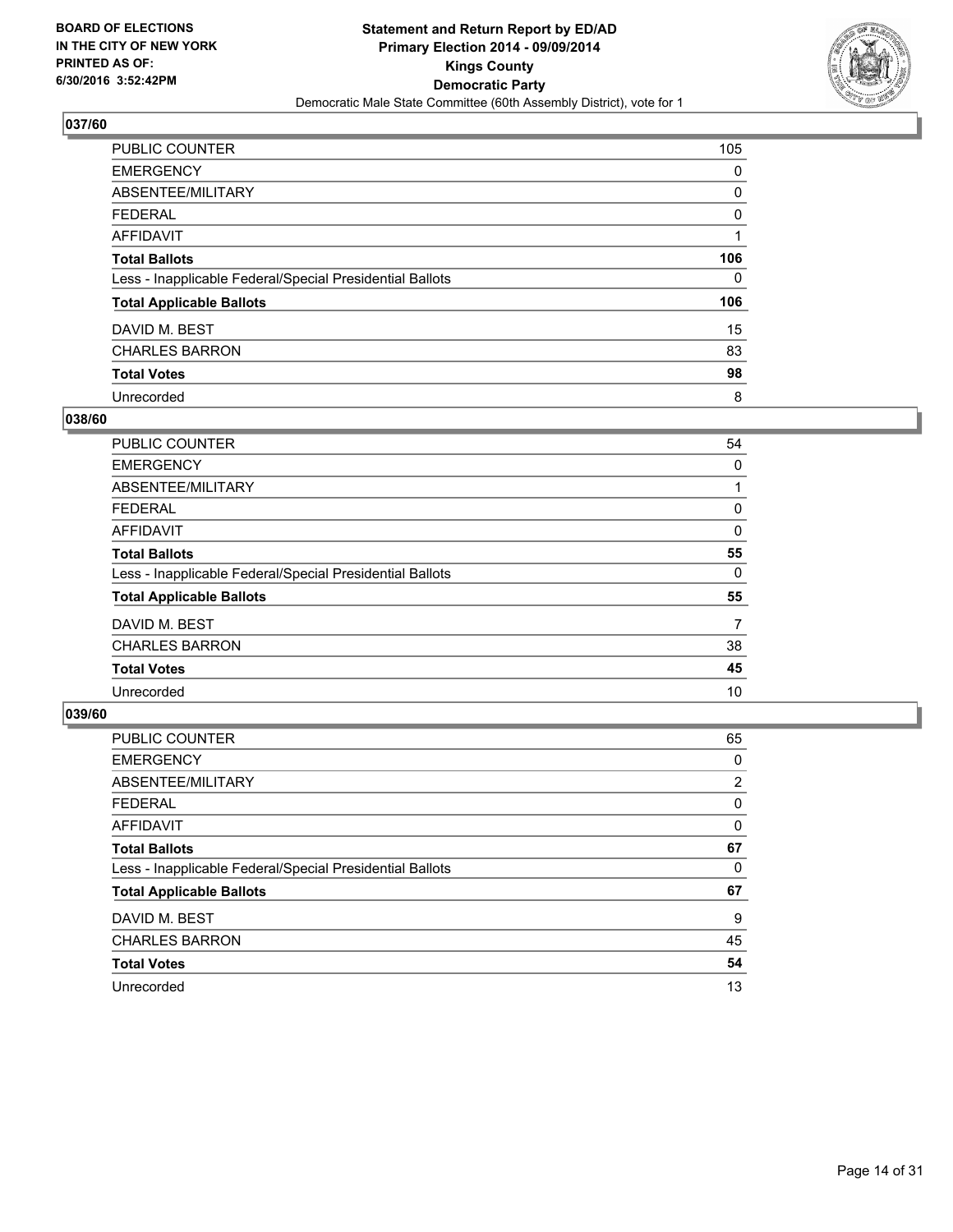

| <b>PUBLIC COUNTER</b>                                    | 97 |
|----------------------------------------------------------|----|
| <b>EMERGENCY</b>                                         | 0  |
| ABSENTEE/MILITARY                                        | 0  |
| <b>FEDERAL</b>                                           | 0  |
| AFFIDAVIT                                                | 0  |
| <b>Total Ballots</b>                                     | 97 |
| Less - Inapplicable Federal/Special Presidential Ballots | 0  |
| <b>Total Applicable Ballots</b>                          | 97 |
| DAVID M. BEST                                            | 9  |
| <b>CHARLES BARRON</b>                                    | 75 |
| <b>Total Votes</b>                                       | 84 |
| Unrecorded                                               | 13 |

#### **041/60**

| <b>PUBLIC COUNTER</b>                                    | 110 |
|----------------------------------------------------------|-----|
| <b>EMERGENCY</b>                                         | 0   |
| ABSENTEE/MILITARY                                        |     |
| <b>FEDERAL</b>                                           | 0   |
| AFFIDAVIT                                                | 0   |
| <b>Total Ballots</b>                                     | 111 |
| Less - Inapplicable Federal/Special Presidential Ballots | 0   |
| <b>Total Applicable Ballots</b>                          | 111 |
| DAVID M. BEST                                            | 16  |
| <b>CHARLES BARRON</b>                                    | 78  |
| <b>Total Votes</b>                                       | 94  |
| Unrecorded                                               | 17  |

| PUBLIC COUNTER                                           | 108 |
|----------------------------------------------------------|-----|
| <b>EMERGENCY</b>                                         | 0   |
| ABSENTEE/MILITARY                                        | 0   |
| <b>FEDERAL</b>                                           | 0   |
| AFFIDAVIT                                                |     |
| <b>Total Ballots</b>                                     | 109 |
| Less - Inapplicable Federal/Special Presidential Ballots | 0   |
| <b>Total Applicable Ballots</b>                          | 109 |
| DAVID M. BEST                                            | 13  |
| <b>CHARLES BARRON</b>                                    | 75  |
| <b>Total Votes</b>                                       | 88  |
| Unrecorded                                               | 21  |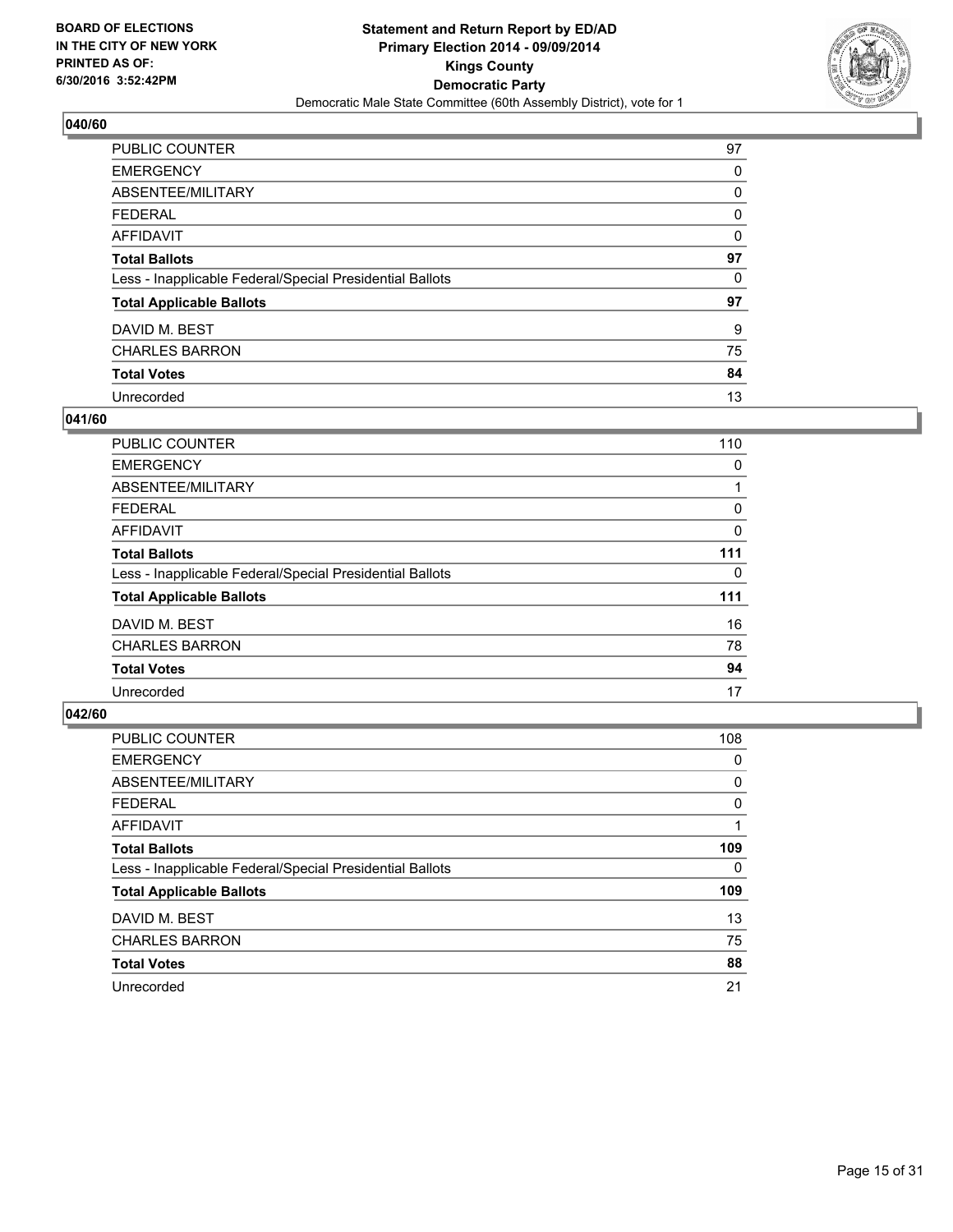

| <b>PUBLIC COUNTER</b>                                    | 92 |
|----------------------------------------------------------|----|
| <b>EMERGENCY</b>                                         | 0  |
| ABSENTEE/MILITARY                                        | 0  |
| <b>FEDERAL</b>                                           | 0  |
| <b>AFFIDAVIT</b>                                         | 0  |
| <b>Total Ballots</b>                                     | 92 |
| Less - Inapplicable Federal/Special Presidential Ballots | 0  |
| <b>Total Applicable Ballots</b>                          | 92 |
| DAVID M. BEST                                            | 16 |
| <b>CHARLES BARRON</b>                                    | 61 |
| <b>Total Votes</b>                                       | 77 |
| Unrecorded                                               | 15 |

#### **044/60**

| <b>PUBLIC COUNTER</b>                                    | 59 |
|----------------------------------------------------------|----|
| <b>EMERGENCY</b>                                         | 0  |
| ABSENTEE/MILITARY                                        | 0  |
| <b>FEDERAL</b>                                           | 0  |
| AFFIDAVIT                                                |    |
| <b>Total Ballots</b>                                     | 60 |
| Less - Inapplicable Federal/Special Presidential Ballots | 0  |
| <b>Total Applicable Ballots</b>                          | 60 |
| DAVID M. BEST                                            | 4  |
| <b>CHARLES BARRON</b>                                    | 47 |
| <b>Total Votes</b>                                       | 51 |
| Unrecorded                                               | 9  |

| PUBLIC COUNTER                                           | 110 |
|----------------------------------------------------------|-----|
| <b>EMERGENCY</b>                                         | 0   |
| ABSENTEE/MILITARY                                        | 0   |
| <b>FEDERAL</b>                                           | 0   |
| AFFIDAVIT                                                |     |
| <b>Total Ballots</b>                                     | 111 |
| Less - Inapplicable Federal/Special Presidential Ballots | 0   |
| <b>Total Applicable Ballots</b>                          | 111 |
| DAVID M. BEST                                            | 14  |
| <b>CHARLES BARRON</b>                                    | 69  |
| <b>Total Votes</b>                                       | 83  |
| Unrecorded                                               | 28  |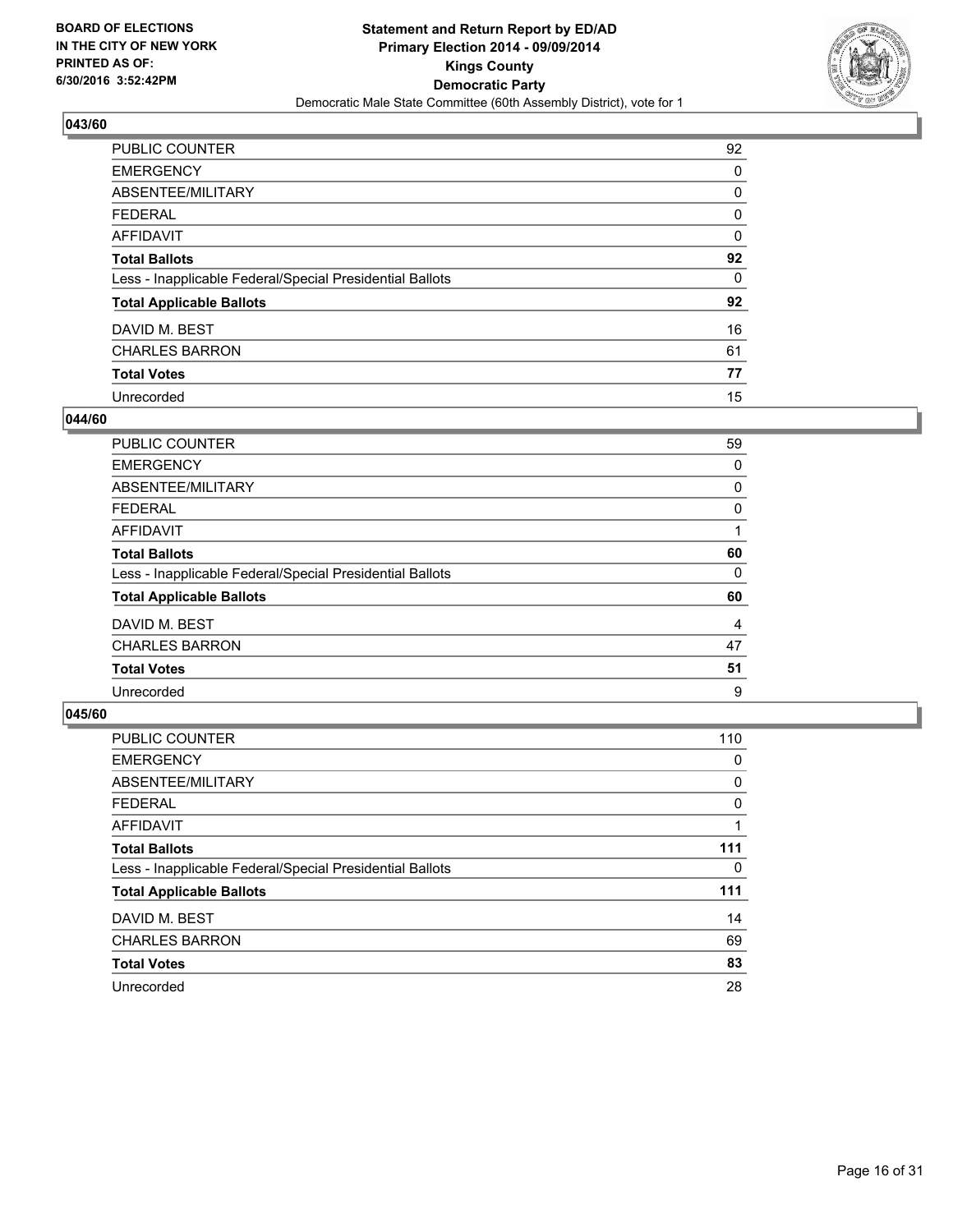

| <b>PUBLIC COUNTER</b>                                    | 82 |
|----------------------------------------------------------|----|
| <b>EMERGENCY</b>                                         | 0  |
| ABSENTEE/MILITARY                                        | 5  |
| <b>FEDERAL</b>                                           | 0  |
| <b>AFFIDAVIT</b>                                         | 0  |
| <b>Total Ballots</b>                                     | 87 |
| Less - Inapplicable Federal/Special Presidential Ballots | 0  |
| <b>Total Applicable Ballots</b>                          | 87 |
| DAVID M. BEST                                            | 10 |
| <b>CHARLES BARRON</b>                                    | 61 |
| <b>Total Votes</b>                                       | 71 |
| Unrecorded                                               | 16 |

#### **047/60**

| <b>PUBLIC COUNTER</b>                                    | 86       |
|----------------------------------------------------------|----------|
| <b>EMERGENCY</b>                                         | 0        |
| ABSENTEE/MILITARY                                        | 0        |
| <b>FEDERAL</b>                                           | 0        |
| AFFIDAVIT                                                | 0        |
| <b>Total Ballots</b>                                     | 86       |
| Less - Inapplicable Federal/Special Presidential Ballots | $\Omega$ |
| <b>Total Applicable Ballots</b>                          | 86       |
| DAVID M. BEST                                            | 8        |
| <b>CHARLES BARRON</b>                                    | 60       |
| <b>Total Votes</b>                                       | 68       |
| Unrecorded                                               | 18       |

| <b>PUBLIC COUNTER</b>                                    | 42             |
|----------------------------------------------------------|----------------|
| <b>EMERGENCY</b>                                         | 0              |
| ABSENTEE/MILITARY                                        | 0              |
| <b>FEDERAL</b>                                           | 0              |
| <b>AFFIDAVIT</b>                                         | 0              |
| <b>Total Ballots</b>                                     | 42             |
| Less - Inapplicable Federal/Special Presidential Ballots | 0              |
| <b>Total Applicable Ballots</b>                          | 42             |
| DAVID M. BEST                                            | 7              |
| <b>CHARLES BARRON</b>                                    | 32             |
| MARTY MARKOWITZ (WRITE-IN)                               | 1              |
| <b>Total Votes</b>                                       | 40             |
| Unrecorded                                               | $\overline{2}$ |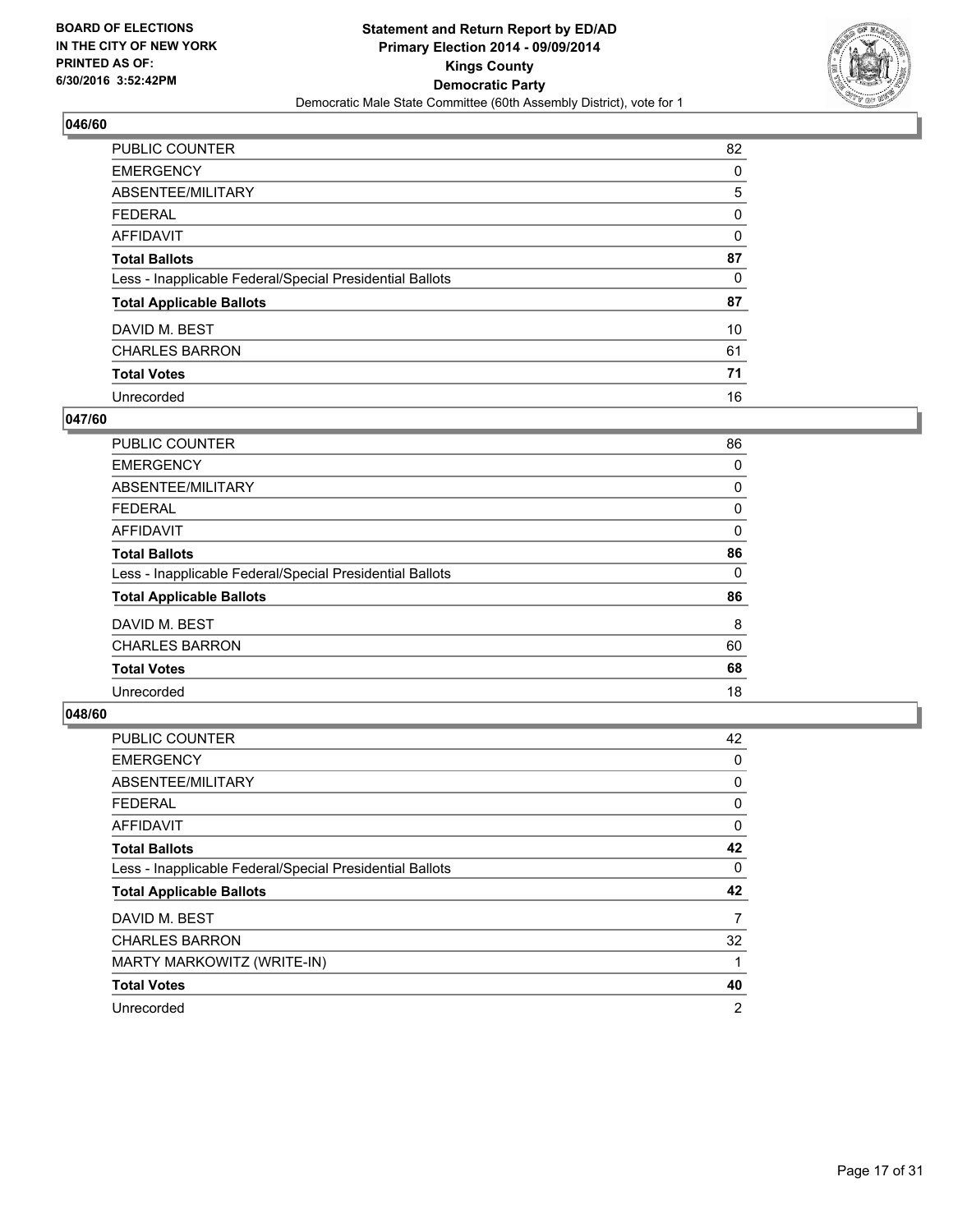

| PUBLIC COUNTER                                           | 71 |
|----------------------------------------------------------|----|
| <b>EMERGENCY</b>                                         | 0  |
| ABSENTEE/MILITARY                                        | 1  |
| <b>FEDERAL</b>                                           | 0  |
| <b>AFFIDAVIT</b>                                         | 0  |
| <b>Total Ballots</b>                                     | 72 |
| Less - Inapplicable Federal/Special Presidential Ballots | 0  |
| <b>Total Applicable Ballots</b>                          | 72 |
| DAVID M. BEST                                            | 12 |
| <b>CHARLES BARRON</b>                                    | 44 |
| DANNY GOODINE (WRITE-IN)                                 | 1  |
| <b>Total Votes</b>                                       | 57 |
| Unrecorded                                               | 15 |

#### **050/60**

| <b>PUBLIC COUNTER</b>                                    | 26             |
|----------------------------------------------------------|----------------|
| <b>EMERGENCY</b>                                         | 0              |
| ABSENTEE/MILITARY                                        | 0              |
| <b>FEDERAL</b>                                           | 0              |
| AFFIDAVIT                                                |                |
| <b>Total Ballots</b>                                     | 27             |
| Less - Inapplicable Federal/Special Presidential Ballots | 0              |
| <b>Total Applicable Ballots</b>                          | 27             |
| DAVID M. BEST                                            | 5              |
| <b>CHARLES BARRON</b>                                    | 20             |
| <b>Total Votes</b>                                       | 25             |
| Unrecorded                                               | $\overline{2}$ |

| <b>PUBLIC COUNTER</b>                                    | 87 |
|----------------------------------------------------------|----|
| <b>EMERGENCY</b>                                         | 0  |
| ABSENTEE/MILITARY                                        | 0  |
| <b>FEDERAL</b>                                           | 0  |
| AFFIDAVIT                                                | 0  |
| <b>Total Ballots</b>                                     | 87 |
| Less - Inapplicable Federal/Special Presidential Ballots | 0  |
| <b>Total Applicable Ballots</b>                          | 87 |
| DAVID M. BEST                                            | 6  |
| <b>CHARLES BARRON</b>                                    | 75 |
| <b>Total Votes</b>                                       | 81 |
| Unrecorded                                               | 6  |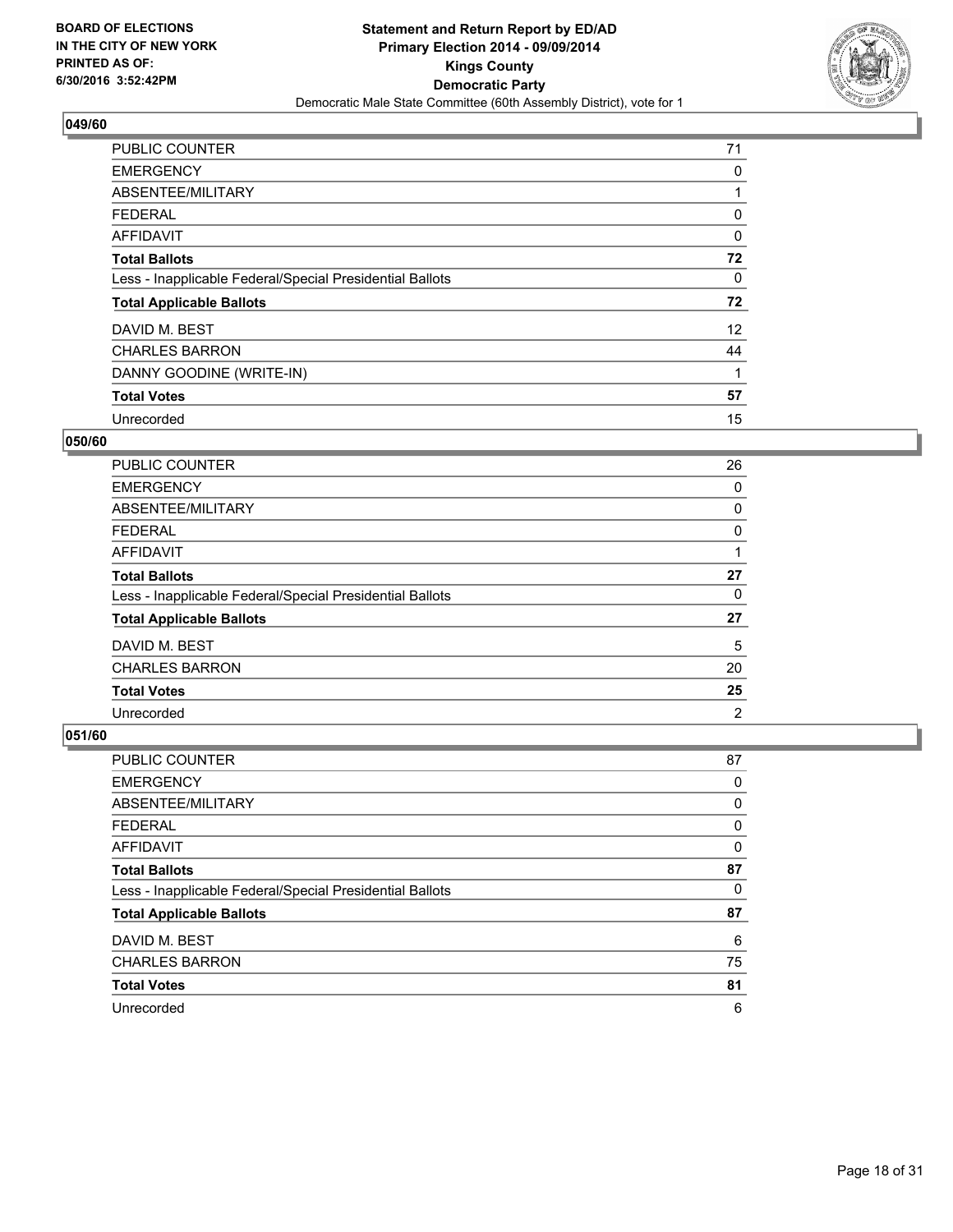

| <b>PUBLIC COUNTER</b>                                    | 43 |
|----------------------------------------------------------|----|
| <b>EMERGENCY</b>                                         | 0  |
| ABSENTEE/MILITARY                                        | 0  |
| <b>FEDERAL</b>                                           | 0  |
| <b>AFFIDAVIT</b>                                         | 0  |
| <b>Total Ballots</b>                                     | 43 |
| Less - Inapplicable Federal/Special Presidential Ballots | 0  |
| <b>Total Applicable Ballots</b>                          | 43 |
| DAVID M. BEST                                            | 8  |
| <b>CHARLES BARRON</b>                                    | 27 |
| <b>Total Votes</b>                                       | 35 |
| Unrecorded                                               | 8  |

#### **053/60**

| <b>PUBLIC COUNTER</b>                                    | 88 |
|----------------------------------------------------------|----|
| <b>EMERGENCY</b>                                         | 0  |
| ABSENTEE/MILITARY                                        | 0  |
| <b>FEDERAL</b>                                           | 0  |
| <b>AFFIDAVIT</b>                                         |    |
| <b>Total Ballots</b>                                     | 89 |
| Less - Inapplicable Federal/Special Presidential Ballots | 0  |
| <b>Total Applicable Ballots</b>                          | 89 |
| DAVID M. BEST                                            | 9  |
| <b>CHARLES BARRON</b>                                    | 74 |
| <b>Total Votes</b>                                       | 83 |
| Unrecorded                                               | 6  |

| <b>PUBLIC COUNTER</b>                                    | 93 |
|----------------------------------------------------------|----|
| <b>EMERGENCY</b>                                         | 0  |
| ABSENTEE/MILITARY                                        | 3  |
| <b>FEDERAL</b>                                           | 0  |
| <b>AFFIDAVIT</b>                                         |    |
| <b>Total Ballots</b>                                     | 97 |
| Less - Inapplicable Federal/Special Presidential Ballots | 0  |
| <b>Total Applicable Ballots</b>                          | 97 |
| DAVID M. BEST                                            | 11 |
| <b>CHARLES BARRON</b>                                    | 75 |
| CHARLES BARRON (WRITE-IN)                                |    |
| <b>Total Votes</b>                                       | 87 |
| Unrecorded                                               | 10 |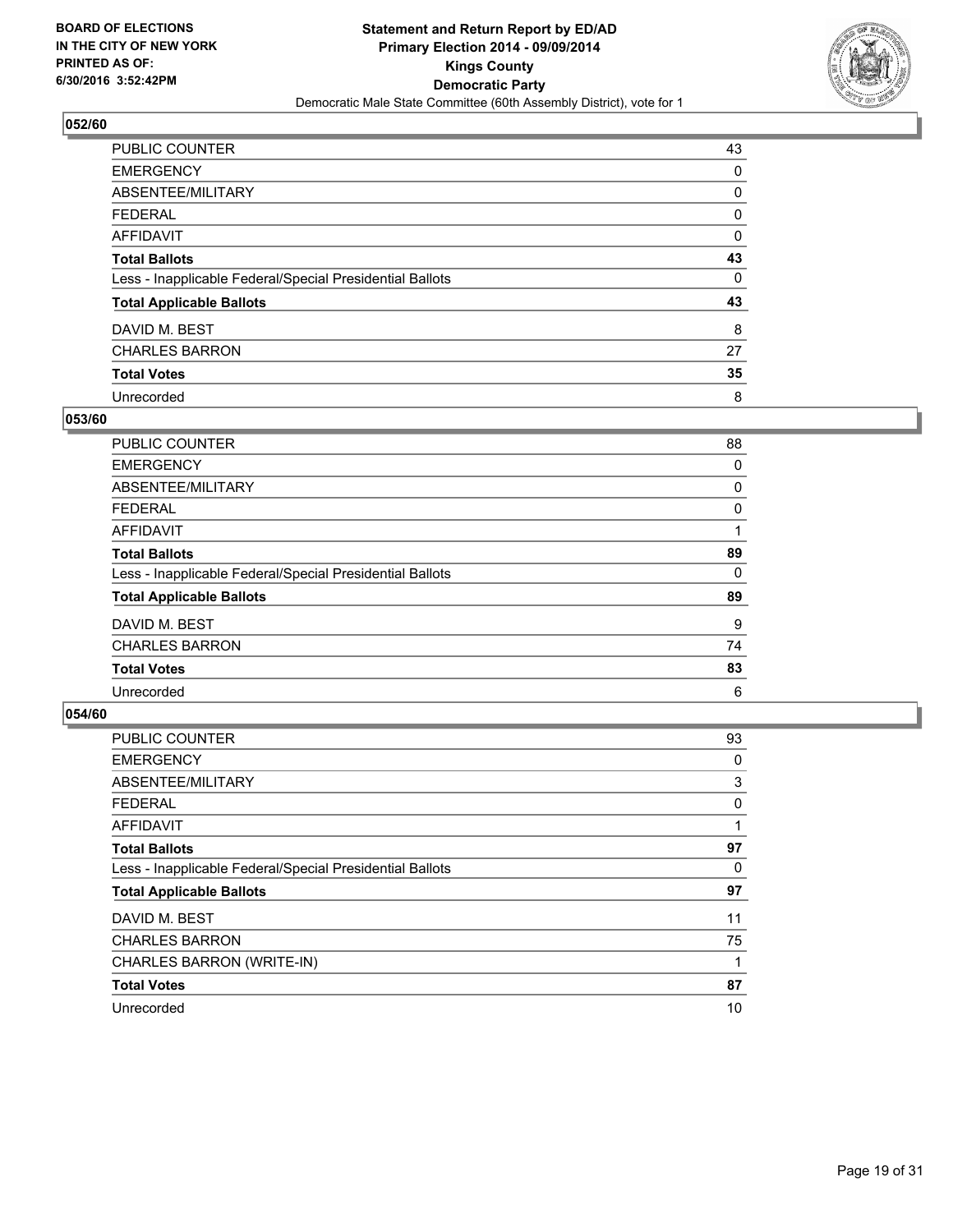

| <b>PUBLIC COUNTER</b>                                    | 57             |
|----------------------------------------------------------|----------------|
| <b>EMERGENCY</b>                                         | 0              |
| ABSENTEE/MILITARY                                        |                |
| <b>FEDERAL</b>                                           | 0              |
| <b>AFFIDAVIT</b>                                         | $\overline{2}$ |
| <b>Total Ballots</b>                                     | 60             |
| Less - Inapplicable Federal/Special Presidential Ballots | 0              |
| <b>Total Applicable Ballots</b>                          | 60             |
| DAVID M. BEST                                            | 17             |
| <b>CHARLES BARRON</b>                                    | 29             |
| <b>Total Votes</b>                                       | 46             |
| Unrecorded                                               | 14             |

#### **056/60**

| <b>PUBLIC COUNTER</b>                                    | 66 |
|----------------------------------------------------------|----|
| <b>EMERGENCY</b>                                         | 0  |
| ABSENTEE/MILITARY                                        | 0  |
| <b>FEDERAL</b>                                           | 0  |
| AFFIDAVIT                                                | 0  |
| <b>Total Ballots</b>                                     | 66 |
| Less - Inapplicable Federal/Special Presidential Ballots | 0  |
| <b>Total Applicable Ballots</b>                          | 66 |
| DAVID M. BEST                                            | 11 |
| <b>CHARLES BARRON</b>                                    | 43 |
| CHARLES BARRON (WRITE-IN)                                | 1  |
| <b>Total Votes</b>                                       | 55 |
| Unrecorded                                               | 11 |

| <b>PUBLIC COUNTER</b>                                    | 74 |
|----------------------------------------------------------|----|
| <b>EMERGENCY</b>                                         | 0  |
| ABSENTEE/MILITARY                                        |    |
| <b>FEDERAL</b>                                           | 0  |
| AFFIDAVIT                                                | 3  |
| <b>Total Ballots</b>                                     | 78 |
| Less - Inapplicable Federal/Special Presidential Ballots | 0  |
| <b>Total Applicable Ballots</b>                          | 78 |
| DAVID M. BEST                                            | 8  |
| <b>CHARLES BARRON</b>                                    | 60 |
| <b>Total Votes</b>                                       | 68 |
| Unrecorded                                               | 10 |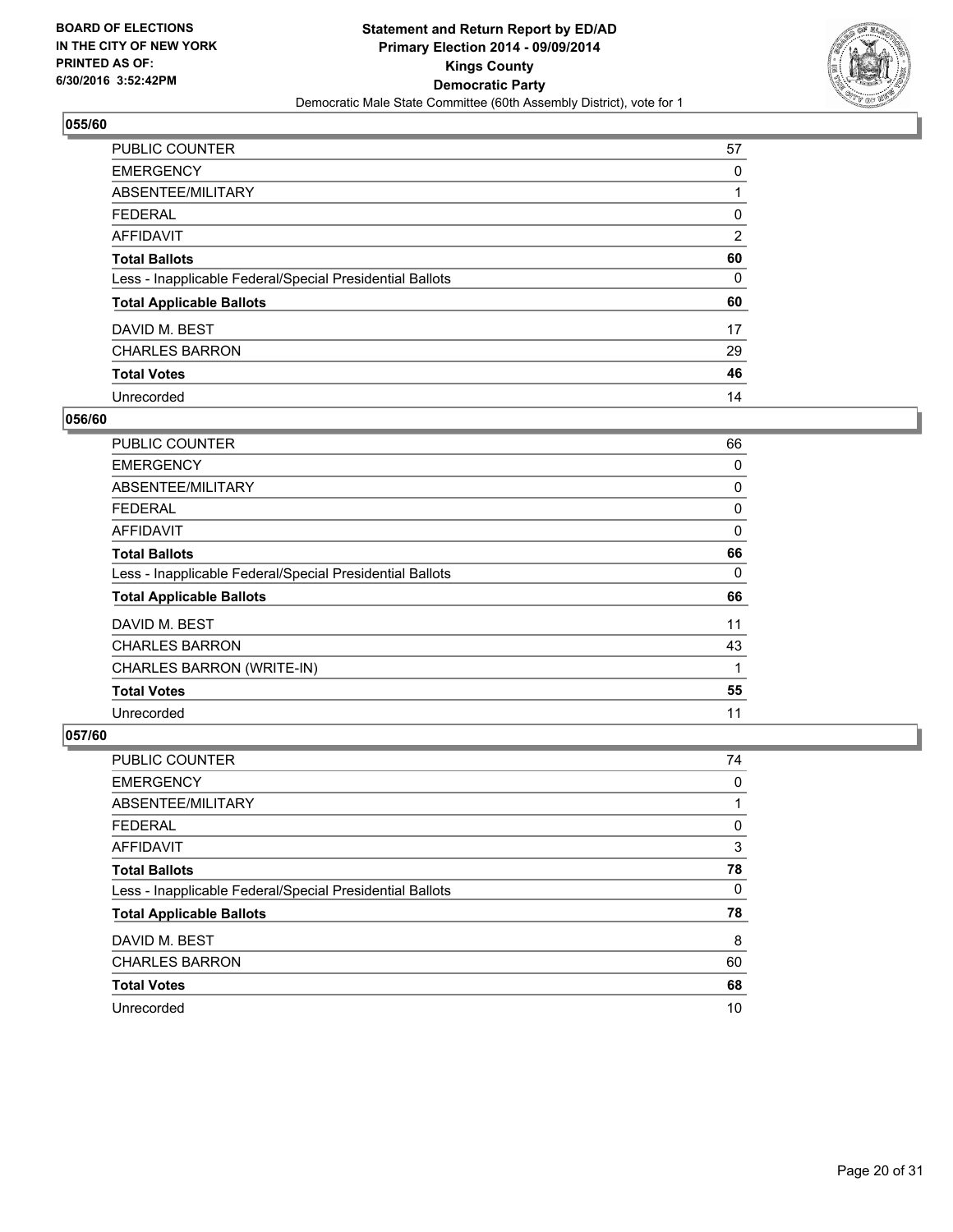

| <b>PUBLIC COUNTER</b>                                    | 62 |
|----------------------------------------------------------|----|
| <b>EMERGENCY</b>                                         | 0  |
| ABSENTEE/MILITARY                                        |    |
| <b>FEDERAL</b>                                           | 0  |
| <b>AFFIDAVIT</b>                                         | 4  |
| <b>Total Ballots</b>                                     | 67 |
| Less - Inapplicable Federal/Special Presidential Ballots | 0  |
| <b>Total Applicable Ballots</b>                          | 67 |
| DAVID M. BEST                                            | 5  |
| <b>CHARLES BARRON</b>                                    | 54 |
| <b>Total Votes</b>                                       | 59 |
| Unrecorded                                               | 8  |

#### **059/60**

| <b>PUBLIC COUNTER</b>                                    | 66 |
|----------------------------------------------------------|----|
| <b>EMERGENCY</b>                                         | 0  |
| ABSENTEE/MILITARY                                        | 3  |
| <b>FEDERAL</b>                                           | 0  |
| <b>AFFIDAVIT</b>                                         | 0  |
| <b>Total Ballots</b>                                     | 69 |
| Less - Inapplicable Federal/Special Presidential Ballots | 0  |
| <b>Total Applicable Ballots</b>                          | 69 |
| DAVID M. BEST                                            | 11 |
| <b>CHARLES BARRON</b>                                    | 50 |
| <b>Total Votes</b>                                       | 61 |
| Unrecorded                                               | 8  |

| <b>PUBLIC COUNTER</b>                                    | 40 |
|----------------------------------------------------------|----|
| <b>EMERGENCY</b>                                         | 0  |
| ABSENTEE/MILITARY                                        | 0  |
| <b>FEDERAL</b>                                           | 0  |
| <b>AFFIDAVIT</b>                                         | 3  |
| <b>Total Ballots</b>                                     | 43 |
| Less - Inapplicable Federal/Special Presidential Ballots | 0  |
| <b>Total Applicable Ballots</b>                          | 43 |
| DAVID M. BEST                                            | 5  |
| <b>CHARLES BARRON</b>                                    | 28 |
| <b>Total Votes</b>                                       | 33 |
| Unrecorded                                               | 10 |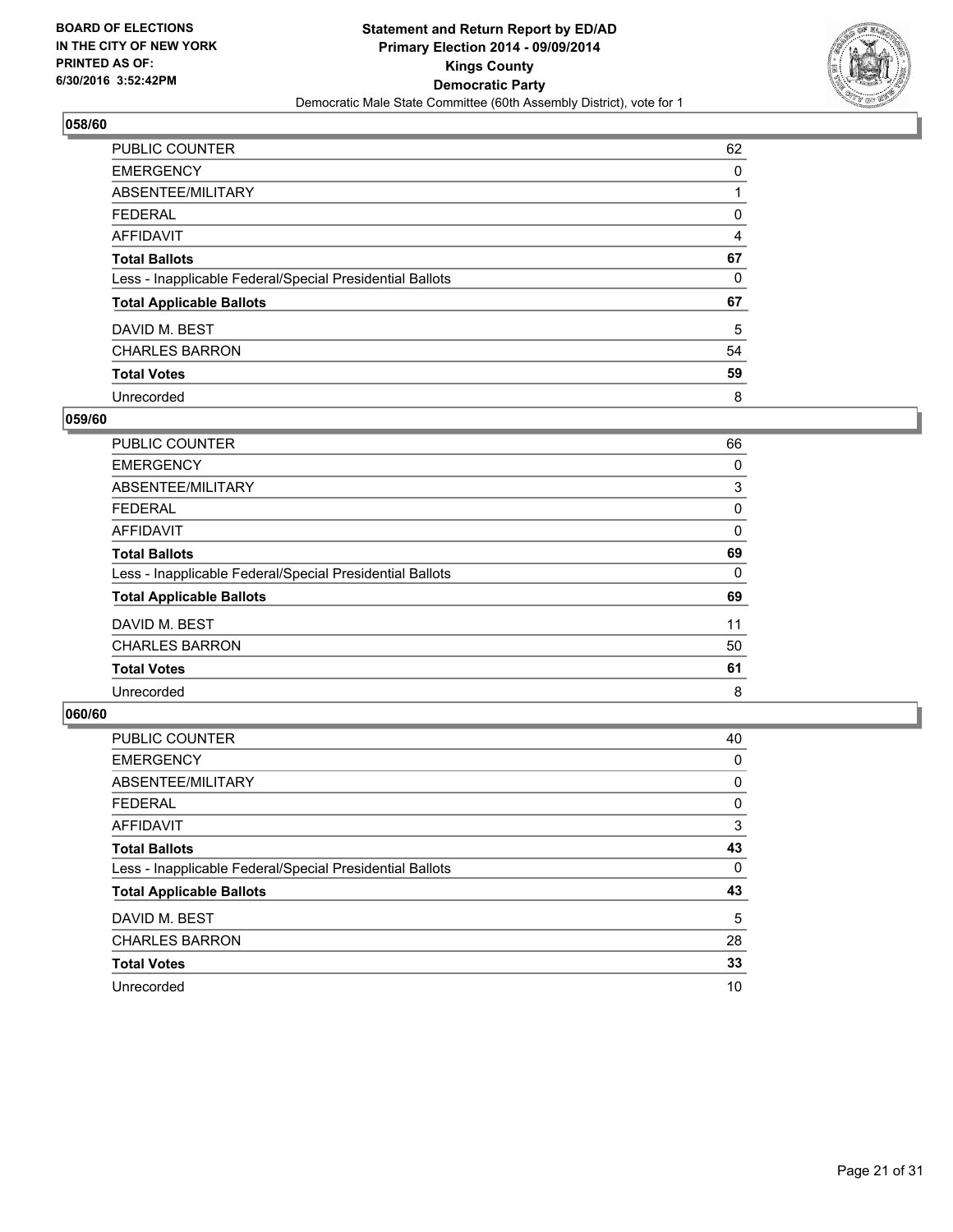

| <b>PUBLIC COUNTER</b>                                    | 60 |
|----------------------------------------------------------|----|
| <b>EMERGENCY</b>                                         | 0  |
| ABSENTEE/MILITARY                                        |    |
| <b>FEDERAL</b>                                           | 0  |
| <b>AFFIDAVIT</b>                                         |    |
| <b>Total Ballots</b>                                     | 62 |
| Less - Inapplicable Federal/Special Presidential Ballots | 0  |
| <b>Total Applicable Ballots</b>                          | 62 |
| DAVID M. BEST                                            | 5  |
| <b>CHARLES BARRON</b>                                    | 42 |
| <b>Total Votes</b>                                       | 47 |
| Unrecorded                                               | 15 |

#### **062/60**

| <b>PUBLIC COUNTER</b>                                    | 96 |
|----------------------------------------------------------|----|
| <b>EMERGENCY</b>                                         | 0  |
| ABSENTEE/MILITARY                                        |    |
| <b>FEDERAL</b>                                           | 0  |
| <b>AFFIDAVIT</b>                                         | 0  |
| <b>Total Ballots</b>                                     | 97 |
| Less - Inapplicable Federal/Special Presidential Ballots | 0  |
| <b>Total Applicable Ballots</b>                          | 97 |
| DAVID M. BEST                                            | 19 |
| <b>CHARLES BARRON</b>                                    | 57 |
| <b>Total Votes</b>                                       | 76 |
| Unrecorded                                               | 21 |

| <b>PUBLIC COUNTER</b>                                    | 122            |
|----------------------------------------------------------|----------------|
| <b>EMERGENCY</b>                                         | 0              |
| ABSENTEE/MILITARY                                        | $\overline{2}$ |
| <b>FEDERAL</b>                                           | 0              |
| <b>AFFIDAVIT</b>                                         |                |
| <b>Total Ballots</b>                                     | 125            |
| Less - Inapplicable Federal/Special Presidential Ballots | 0              |
| <b>Total Applicable Ballots</b>                          | 125            |
| DAVID M. BEST                                            | 23             |
| <b>CHARLES BARRON</b>                                    | 95             |
| <b>Total Votes</b>                                       | 118            |
| Unrecorded                                               | 7              |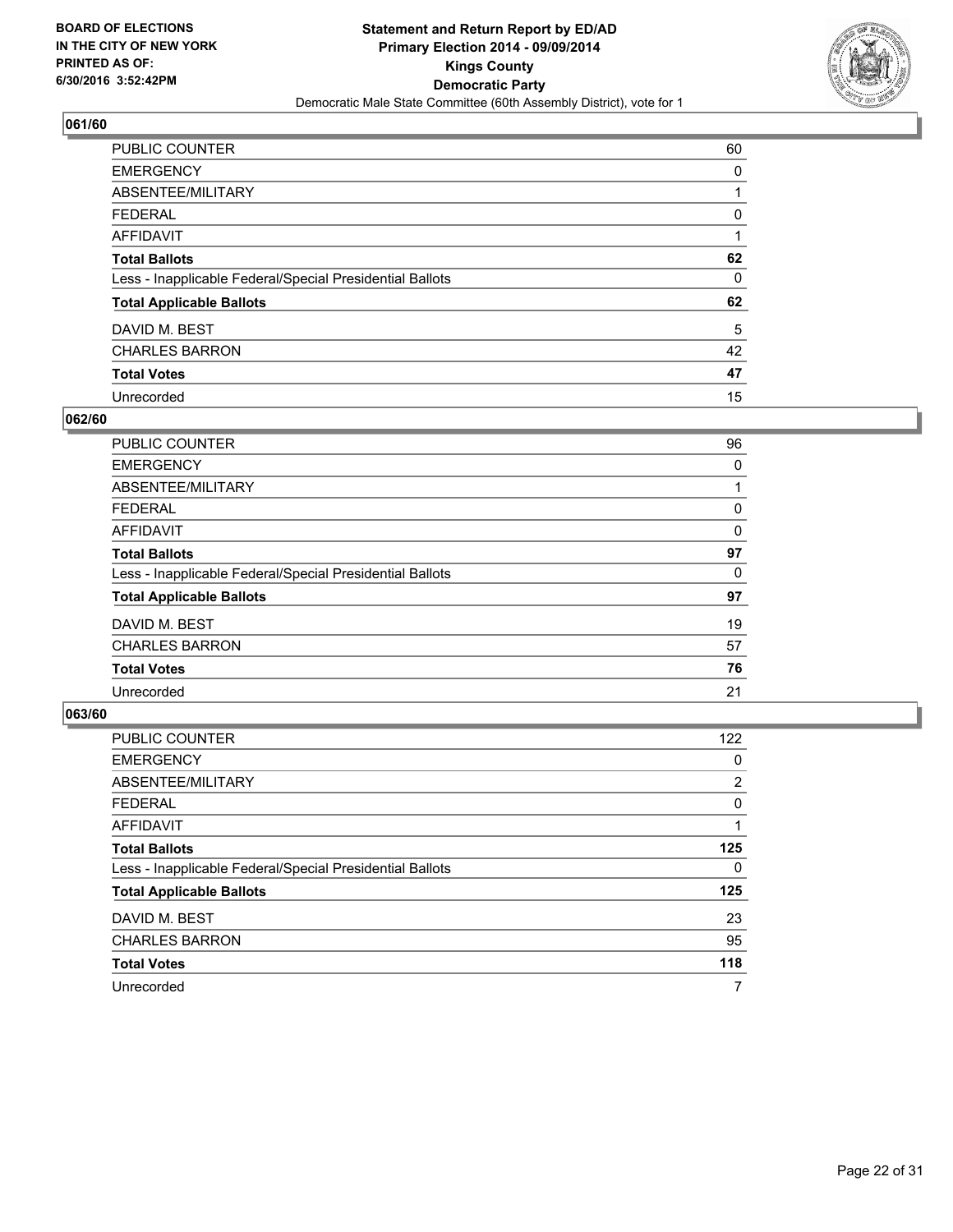

| <b>PUBLIC COUNTER</b>                                    | 132 |
|----------------------------------------------------------|-----|
| <b>EMERGENCY</b>                                         | 0   |
| ABSENTEE/MILITARY                                        |     |
| <b>FEDERAL</b>                                           | 0   |
| AFFIDAVIT                                                | 3   |
| <b>Total Ballots</b>                                     | 136 |
| Less - Inapplicable Federal/Special Presidential Ballots | 0   |
| <b>Total Applicable Ballots</b>                          | 136 |
| DAVID M. BEST                                            | 27  |
| <b>CHARLES BARRON</b>                                    | 89  |
| <b>Total Votes</b>                                       | 116 |
| Unrecorded                                               | 20  |

#### **065/60**

| <b>PUBLIC COUNTER</b>                                    | 133 |
|----------------------------------------------------------|-----|
| <b>EMERGENCY</b>                                         | 0   |
| ABSENTEE/MILITARY                                        | 0   |
| <b>FEDERAL</b>                                           | 0   |
| AFFIDAVIT                                                |     |
| <b>Total Ballots</b>                                     | 134 |
| Less - Inapplicable Federal/Special Presidential Ballots | 0   |
| <b>Total Applicable Ballots</b>                          | 134 |
| DAVID M. BEST                                            | 27  |
| <b>CHARLES BARRON</b>                                    | 87  |
| UNATTRIBUTABLE WRITE-IN (WRITE-IN)                       | 1   |
| <b>Total Votes</b>                                       | 115 |
| Unrecorded                                               | 19  |

| <b>PUBLIC COUNTER</b>                                    | 59 |
|----------------------------------------------------------|----|
| <b>EMERGENCY</b>                                         | 0  |
| ABSENTEE/MILITARY                                        |    |
| <b>FEDERAL</b>                                           | 0  |
| AFFIDAVIT                                                | 0  |
| <b>Total Ballots</b>                                     | 60 |
| Less - Inapplicable Federal/Special Presidential Ballots | 0  |
| <b>Total Applicable Ballots</b>                          | 60 |
| DAVID M. BEST                                            | 8  |
| <b>CHARLES BARRON</b>                                    | 48 |
| <b>Total Votes</b>                                       | 56 |
| Unrecorded                                               | 4  |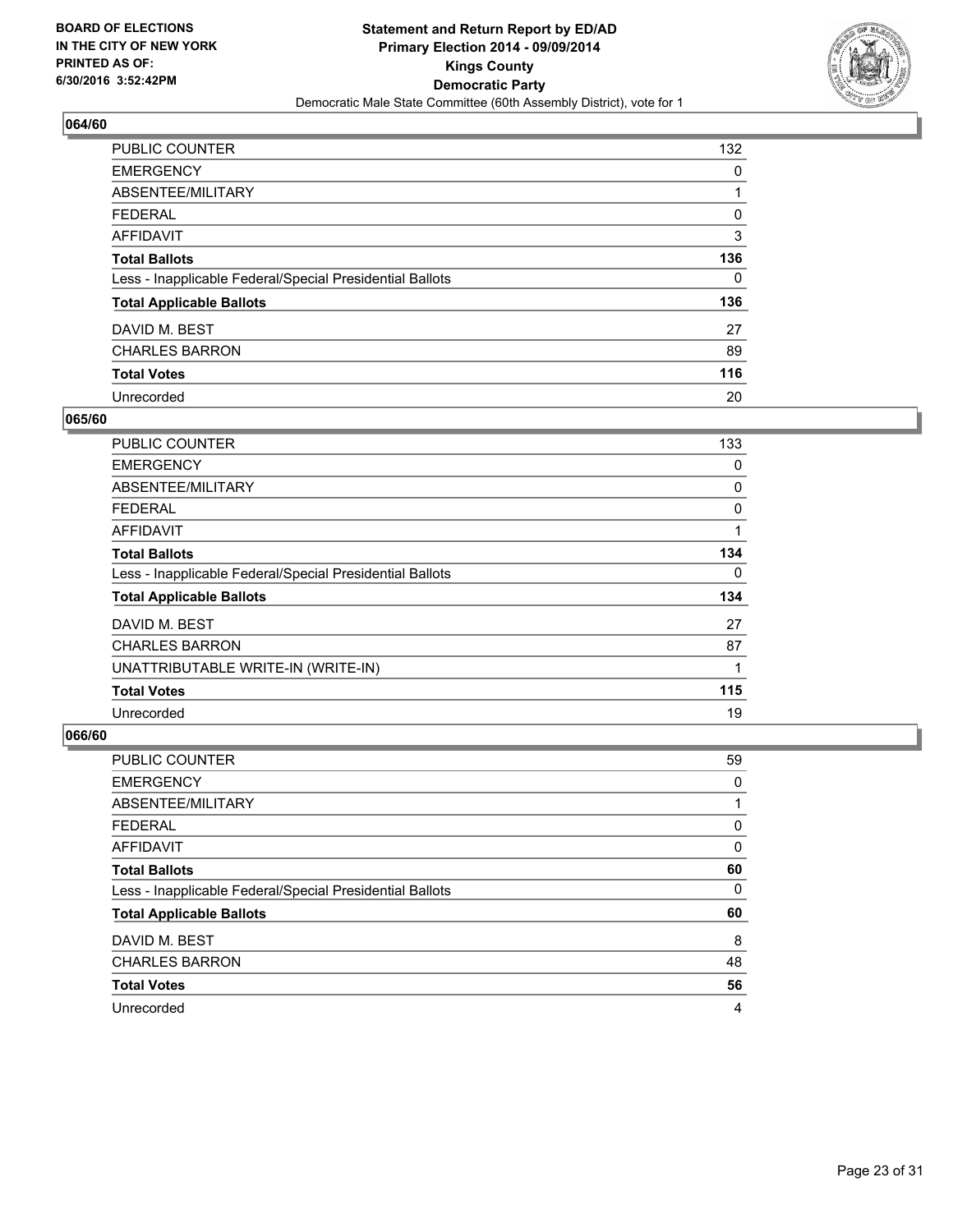

| <b>PUBLIC COUNTER</b>                                    | 60 |
|----------------------------------------------------------|----|
| <b>EMERGENCY</b>                                         | 0  |
| ABSENTEE/MILITARY                                        |    |
| <b>FEDERAL</b>                                           | 0  |
| <b>AFFIDAVIT</b>                                         |    |
| <b>Total Ballots</b>                                     | 62 |
| Less - Inapplicable Federal/Special Presidential Ballots | 0  |
| <b>Total Applicable Ballots</b>                          | 62 |
| DAVID M. BEST                                            | 4  |
| <b>CHARLES BARRON</b>                                    | 50 |
| <b>Total Votes</b>                                       | 54 |
| Unrecorded                                               | 8  |

#### **068/60**

| <b>PUBLIC COUNTER</b>                                    | 76 |
|----------------------------------------------------------|----|
| <b>EMERGENCY</b>                                         | 0  |
| ABSENTEE/MILITARY                                        |    |
| FEDERAL                                                  | 0  |
| <b>AFFIDAVIT</b>                                         |    |
| <b>Total Ballots</b>                                     | 78 |
| Less - Inapplicable Federal/Special Presidential Ballots | 0  |
| <b>Total Applicable Ballots</b>                          | 78 |
| DAVID M. BEST                                            | 6  |
| <b>CHARLES BARRON</b>                                    | 61 |
| <b>Total Votes</b>                                       | 67 |
| Unrecorded                                               | 11 |

| <b>PUBLIC COUNTER</b>                                    | 12 <sup>2</sup> |
|----------------------------------------------------------|-----------------|
| <b>EMERGENCY</b>                                         | 0               |
| ABSENTEE/MILITARY                                        | 0               |
| <b>FEDERAL</b>                                           | 0               |
| <b>AFFIDAVIT</b>                                         | 0               |
| <b>Total Ballots</b>                                     | $12 \,$         |
| Less - Inapplicable Federal/Special Presidential Ballots | 0               |
| <b>Total Applicable Ballots</b>                          | $12 \,$         |
| DAVID M. BEST                                            | $\overline{2}$  |
| <b>CHARLES BARRON</b>                                    | 7               |
| <b>Total Votes</b>                                       | 9               |
| Unrecorded                                               | 3               |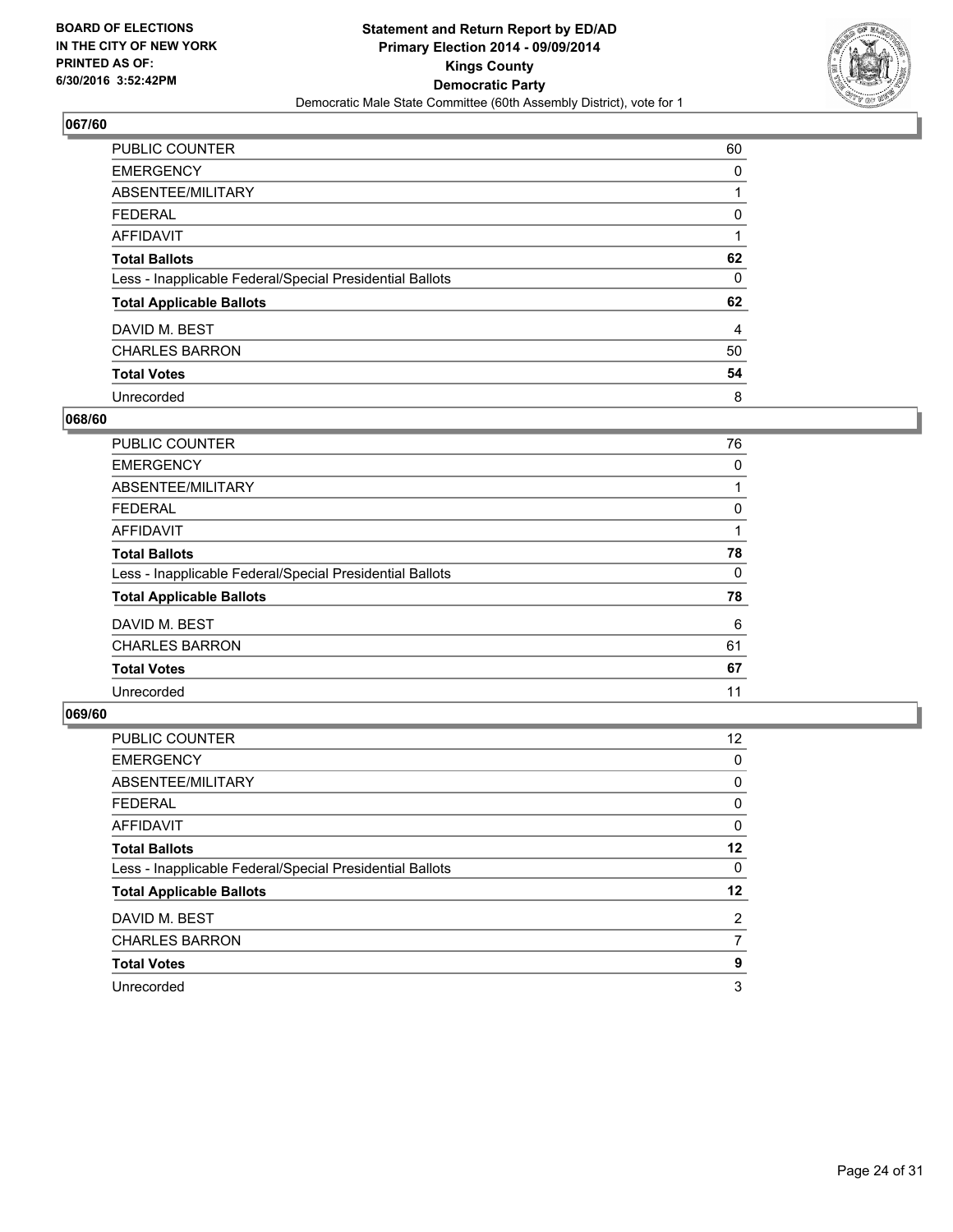

| <b>PUBLIC COUNTER</b>                                    | 27             |
|----------------------------------------------------------|----------------|
| <b>EMERGENCY</b>                                         | 0              |
| ABSENTEE/MILITARY                                        | 0              |
| <b>FEDERAL</b>                                           | 0              |
| <b>AFFIDAVIT</b>                                         | 0              |
| <b>Total Ballots</b>                                     | 27             |
| Less - Inapplicable Federal/Special Presidential Ballots | 0              |
| <b>Total Applicable Ballots</b>                          | 27             |
| DAVID M. BEST                                            | $\overline{2}$ |
| <b>CHARLES BARRON</b>                                    | 22             |
| <b>Total Votes</b>                                       | 24             |
| Unrecorded                                               | 3              |

#### **071/60**

| <b>PUBLIC COUNTER</b>                                    | 65 |
|----------------------------------------------------------|----|
| <b>EMERGENCY</b>                                         | 0  |
| ABSENTEE/MILITARY                                        |    |
| <b>FEDERAL</b>                                           | 0  |
| <b>AFFIDAVIT</b>                                         |    |
| <b>Total Ballots</b>                                     | 67 |
| Less - Inapplicable Federal/Special Presidential Ballots | 0  |
| <b>Total Applicable Ballots</b>                          | 67 |
| DAVID M. BEST                                            | 10 |
| <b>CHARLES BARRON</b>                                    | 53 |
| <b>Total Votes</b>                                       | 63 |
| Unrecorded                                               | 4  |
|                                                          |    |

| <b>PUBLIC COUNTER</b>                                    | 64 |
|----------------------------------------------------------|----|
| <b>EMERGENCY</b>                                         | 0  |
| ABSENTEE/MILITARY                                        | 0  |
| <b>FEDERAL</b>                                           | 0  |
| <b>AFFIDAVIT</b>                                         | 0  |
| <b>Total Ballots</b>                                     | 64 |
| Less - Inapplicable Federal/Special Presidential Ballots | 0  |
| <b>Total Applicable Ballots</b>                          | 64 |
| DAVID M. BEST                                            | 16 |
| <b>CHARLES BARRON</b>                                    | 38 |
| <b>Total Votes</b>                                       | 54 |
| Unrecorded                                               | 10 |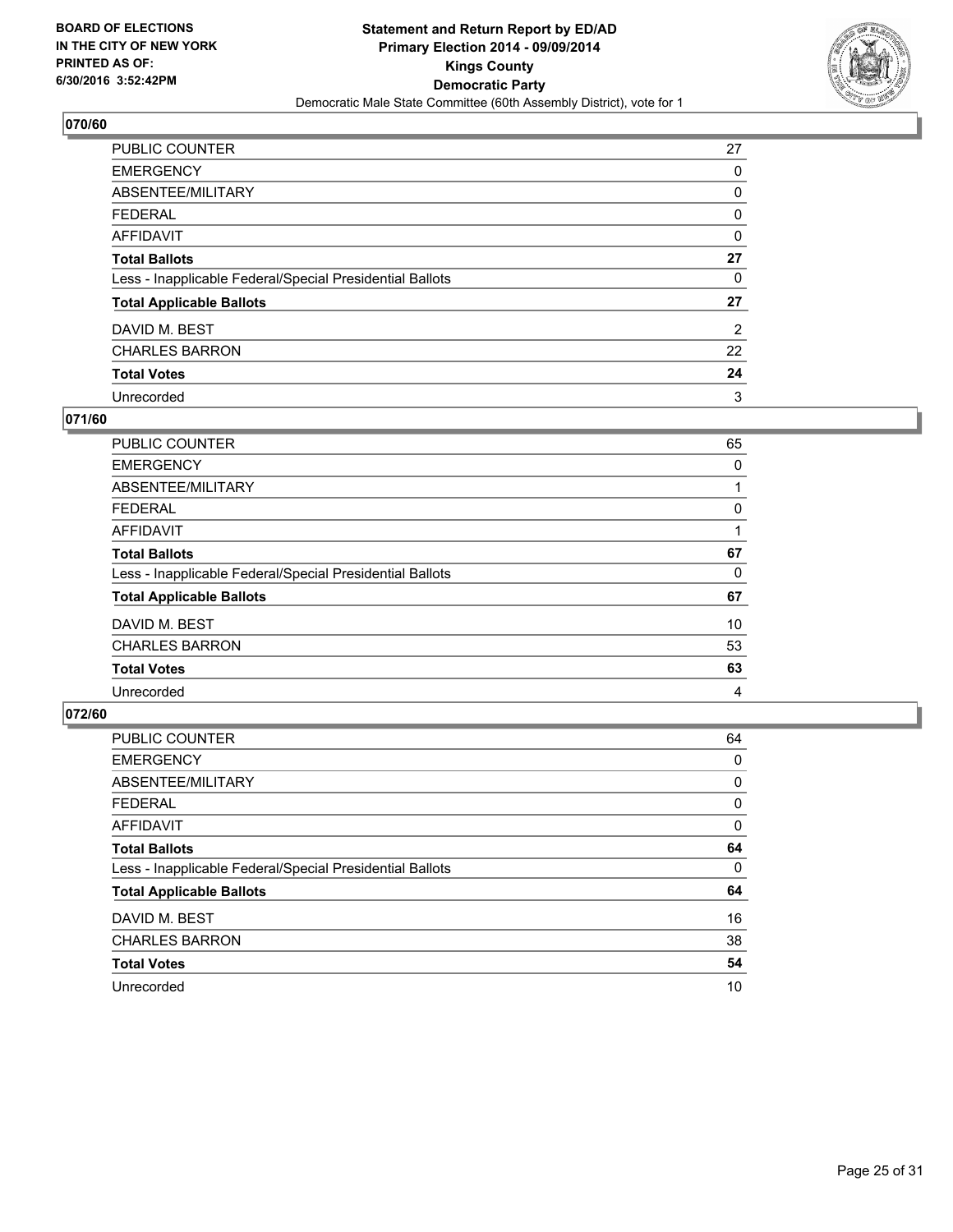

| <b>PUBLIC COUNTER</b>                                    | 48 |
|----------------------------------------------------------|----|
| <b>EMERGENCY</b>                                         | 0  |
| ABSENTEE/MILITARY                                        |    |
| <b>FEDERAL</b>                                           | 0  |
| <b>AFFIDAVIT</b>                                         | 0  |
| <b>Total Ballots</b>                                     | 49 |
| Less - Inapplicable Federal/Special Presidential Ballots | 0  |
| <b>Total Applicable Ballots</b>                          | 49 |
| DAVID M. BEST                                            | 6  |
| <b>CHARLES BARRON</b>                                    | 30 |
| <b>Total Votes</b>                                       | 36 |
| Unrecorded                                               | 13 |

#### **074/60**

| <b>PUBLIC COUNTER</b>                                    | 233 |
|----------------------------------------------------------|-----|
| <b>EMERGENCY</b>                                         | 0   |
| ABSENTEE/MILITARY                                        |     |
| <b>FEDERAL</b>                                           | 0   |
| AFFIDAVIT                                                | 2   |
| <b>Total Ballots</b>                                     | 236 |
| Less - Inapplicable Federal/Special Presidential Ballots | 0   |
| <b>Total Applicable Ballots</b>                          | 236 |
| DAVID M. BEST                                            | 51  |
| <b>CHARLES BARRON</b>                                    | 116 |
| <b>Total Votes</b>                                       | 167 |
| Unrecorded                                               | 69  |

| PUBLIC COUNTER                                           | 102 |
|----------------------------------------------------------|-----|
| <b>EMERGENCY</b>                                         | 0   |
| ABSENTEE/MILITARY                                        |     |
| <b>FEDERAL</b>                                           | 0   |
| <b>AFFIDAVIT</b>                                         | 0   |
| <b>Total Ballots</b>                                     | 103 |
| Less - Inapplicable Federal/Special Presidential Ballots | 0   |
| <b>Total Applicable Ballots</b>                          | 103 |
| DAVID M. BEST                                            | 20  |
| <b>CHARLES BARRON</b>                                    | 62  |
| <b>Total Votes</b>                                       | 82  |
| Unrecorded                                               | 21  |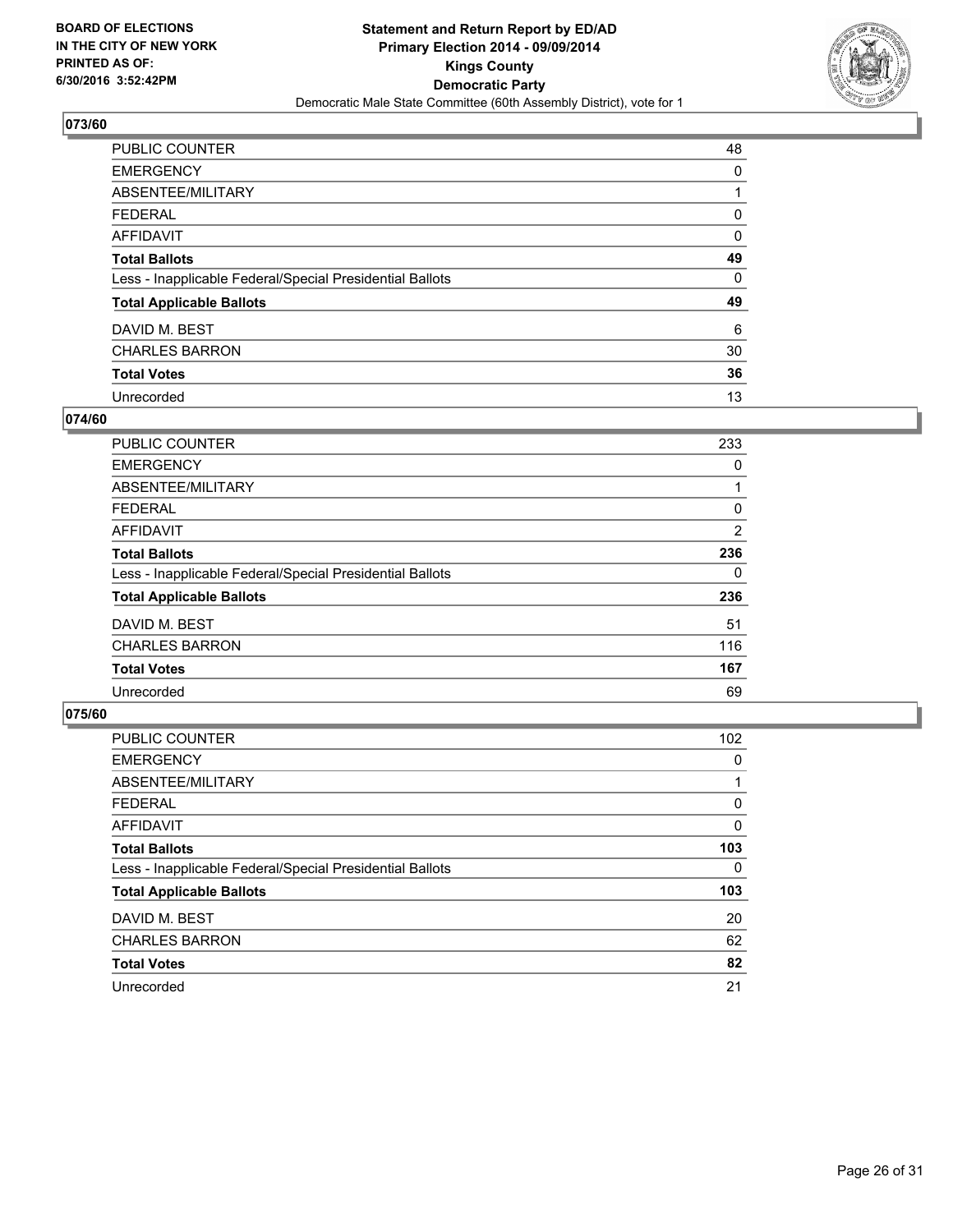

| <b>PUBLIC COUNTER</b>                                    | 82 |
|----------------------------------------------------------|----|
| <b>EMERGENCY</b>                                         | 0  |
| ABSENTEE/MILITARY                                        |    |
| <b>FEDERAL</b>                                           | 0  |
| <b>AFFIDAVIT</b>                                         | 0  |
| <b>Total Ballots</b>                                     | 83 |
| Less - Inapplicable Federal/Special Presidential Ballots | 0  |
| <b>Total Applicable Ballots</b>                          | 83 |
| DAVID M. BEST                                            | 15 |
| <b>CHARLES BARRON</b>                                    | 54 |
| <b>Total Votes</b>                                       | 69 |
| Unrecorded                                               | 14 |

#### **077/60**

| <b>PUBLIC COUNTER</b>                                    | 89 |
|----------------------------------------------------------|----|
| <b>EMERGENCY</b>                                         | 0  |
| ABSENTEE/MILITARY                                        | 6  |
| <b>FEDERAL</b>                                           | 0  |
| AFFIDAVIT                                                | 0  |
| <b>Total Ballots</b>                                     | 95 |
| Less - Inapplicable Federal/Special Presidential Ballots | 0  |
| <b>Total Applicable Ballots</b>                          | 95 |
| DAVID M. BEST                                            | 19 |
| <b>CHARLES BARRON</b>                                    | 61 |
| <b>Total Votes</b>                                       | 80 |
| Unrecorded                                               | 15 |
|                                                          |    |

| <b>PUBLIC COUNTER</b>                                    | 90             |
|----------------------------------------------------------|----------------|
| <b>EMERGENCY</b>                                         | 0              |
| ABSENTEE/MILITARY                                        | $\overline{2}$ |
| <b>FEDERAL</b>                                           | 0              |
| <b>AFFIDAVIT</b>                                         |                |
| <b>Total Ballots</b>                                     | 93             |
| Less - Inapplicable Federal/Special Presidential Ballots | 0              |
| <b>Total Applicable Ballots</b>                          | 93             |
| DAVID M. BEST                                            | 15             |
| <b>CHARLES BARRON</b>                                    | 61             |
| <b>Total Votes</b>                                       | 76             |
| Unrecorded                                               | 17             |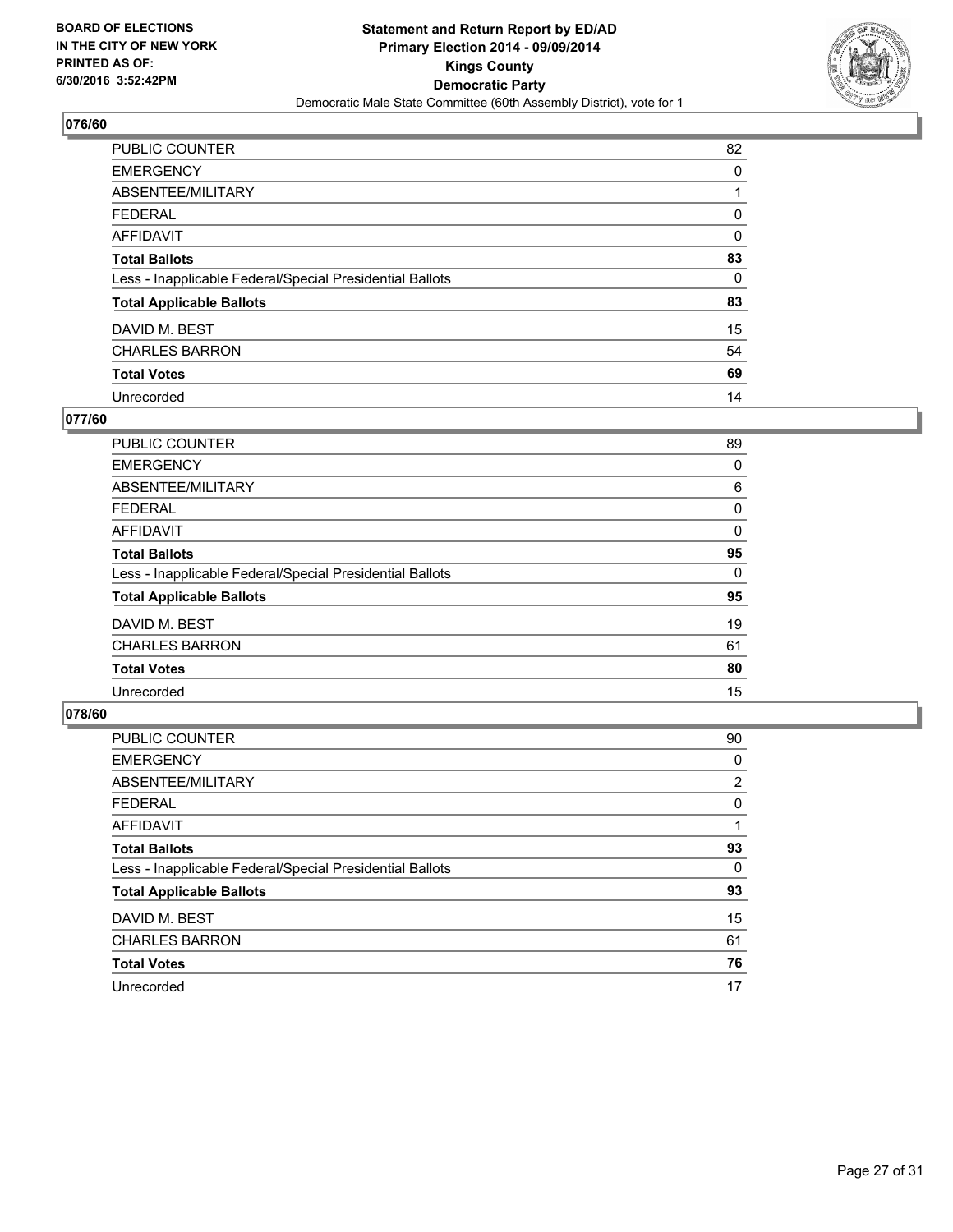

| <b>PUBLIC COUNTER</b>                                    | 64             |
|----------------------------------------------------------|----------------|
| <b>EMERGENCY</b>                                         | 0              |
| ABSENTEE/MILITARY                                        | $\overline{2}$ |
| <b>FEDERAL</b>                                           | 0              |
| <b>AFFIDAVIT</b>                                         | 3              |
| <b>Total Ballots</b>                                     | 69             |
| Less - Inapplicable Federal/Special Presidential Ballots | 0              |
| <b>Total Applicable Ballots</b>                          | 69             |
| DAVID M. BEST                                            | 8              |
| <b>CHARLES BARRON</b>                                    | 46             |
| FRED NUISE (WRITE-IN)                                    | 1              |
| <b>Total Votes</b>                                       | 55             |
| Unrecorded                                               | 14             |

#### **080/60**

| <b>PUBLIC COUNTER</b>                                    | 107 |
|----------------------------------------------------------|-----|
| <b>EMERGENCY</b>                                         | 0   |
| ABSENTEE/MILITARY                                        | 3   |
| <b>FEDERAL</b>                                           | 0   |
| <b>AFFIDAVIT</b>                                         | 0   |
| <b>Total Ballots</b>                                     | 110 |
| Less - Inapplicable Federal/Special Presidential Ballots | 0   |
| <b>Total Applicable Ballots</b>                          | 110 |
| DAVID M. BEST                                            | 14  |
| <b>CHARLES BARRON</b>                                    | 80  |
| <b>Total Votes</b>                                       | 94  |
| Unrecorded                                               | 16  |

| <b>PUBLIC COUNTER</b>                                    | 114 |
|----------------------------------------------------------|-----|
| <b>EMERGENCY</b>                                         | 0   |
| ABSENTEE/MILITARY                                        | 2   |
| <b>FEDERAL</b>                                           | 0   |
| AFFIDAVIT                                                |     |
| <b>Total Ballots</b>                                     | 117 |
| Less - Inapplicable Federal/Special Presidential Ballots | 0   |
| <b>Total Applicable Ballots</b>                          | 117 |
| DAVID M. BEST                                            | 18  |
| <b>CHARLES BARRON</b>                                    | 76  |
| <b>Total Votes</b>                                       | 94  |
| Unrecorded                                               | 23  |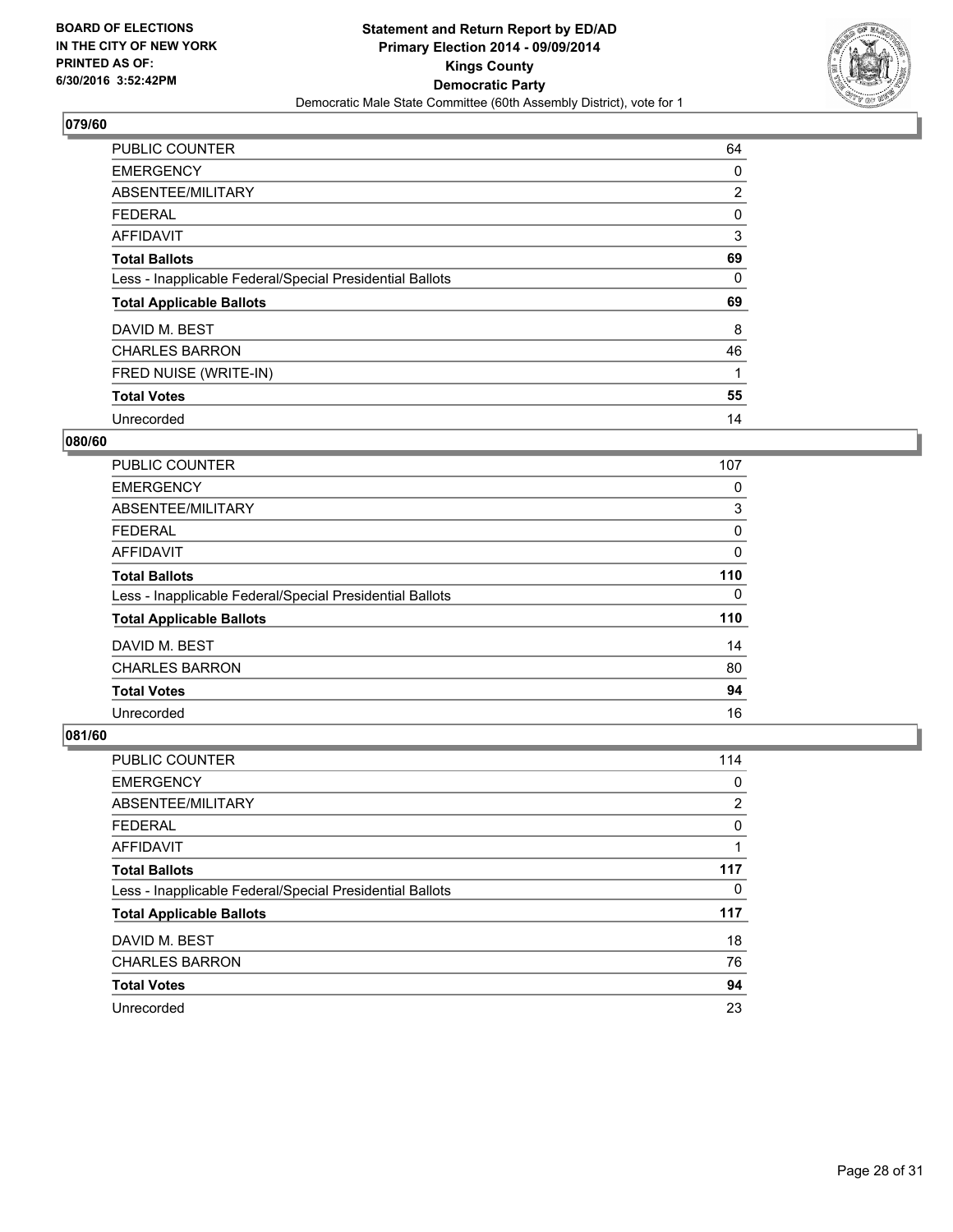

| <b>PUBLIC COUNTER</b>                                    | 187            |
|----------------------------------------------------------|----------------|
| <b>EMERGENCY</b>                                         | 0              |
| ABSENTEE/MILITARY                                        | $\overline{2}$ |
| <b>FEDERAL</b>                                           | 0              |
| AFFIDAVIT                                                |                |
| <b>Total Ballots</b>                                     | 190            |
| Less - Inapplicable Federal/Special Presidential Ballots | 0              |
| <b>Total Applicable Ballots</b>                          | 190            |
| DAVID M. BEST                                            | 46             |
| <b>CHARLES BARRON</b>                                    | 118            |
| <b>Total Votes</b>                                       | 164            |
| Unrecorded                                               | 26             |

#### **083/60**

| <b>PUBLIC COUNTER</b>                                    | 177 |
|----------------------------------------------------------|-----|
| <b>EMERGENCY</b>                                         | 0   |
| ABSENTEE/MILITARY                                        | 0   |
| <b>FEDERAL</b>                                           | 0   |
| AFFIDAVIT                                                | 3   |
| <b>Total Ballots</b>                                     | 180 |
| Less - Inapplicable Federal/Special Presidential Ballots | 0   |
| <b>Total Applicable Ballots</b>                          | 180 |
| DAVID M. BEST                                            | 44  |
| <b>CHARLES BARRON</b>                                    | 117 |
| <b>Total Votes</b>                                       | 161 |
| Unrecorded                                               | 19  |
|                                                          |     |

| <b>PUBLIC COUNTER</b>                                    | 37 |
|----------------------------------------------------------|----|
| <b>EMERGENCY</b>                                         | 0  |
| ABSENTEE/MILITARY                                        | 0  |
| <b>FEDERAL</b>                                           | 0  |
| AFFIDAVIT                                                |    |
| <b>Total Ballots</b>                                     | 38 |
| Less - Inapplicable Federal/Special Presidential Ballots | 0  |
| <b>Total Applicable Ballots</b>                          | 38 |
| DAVID M. BEST                                            | 8  |
| <b>CHARLES BARRON</b>                                    | 27 |
| <b>Total Votes</b>                                       | 35 |
| Unrecorded                                               | 3  |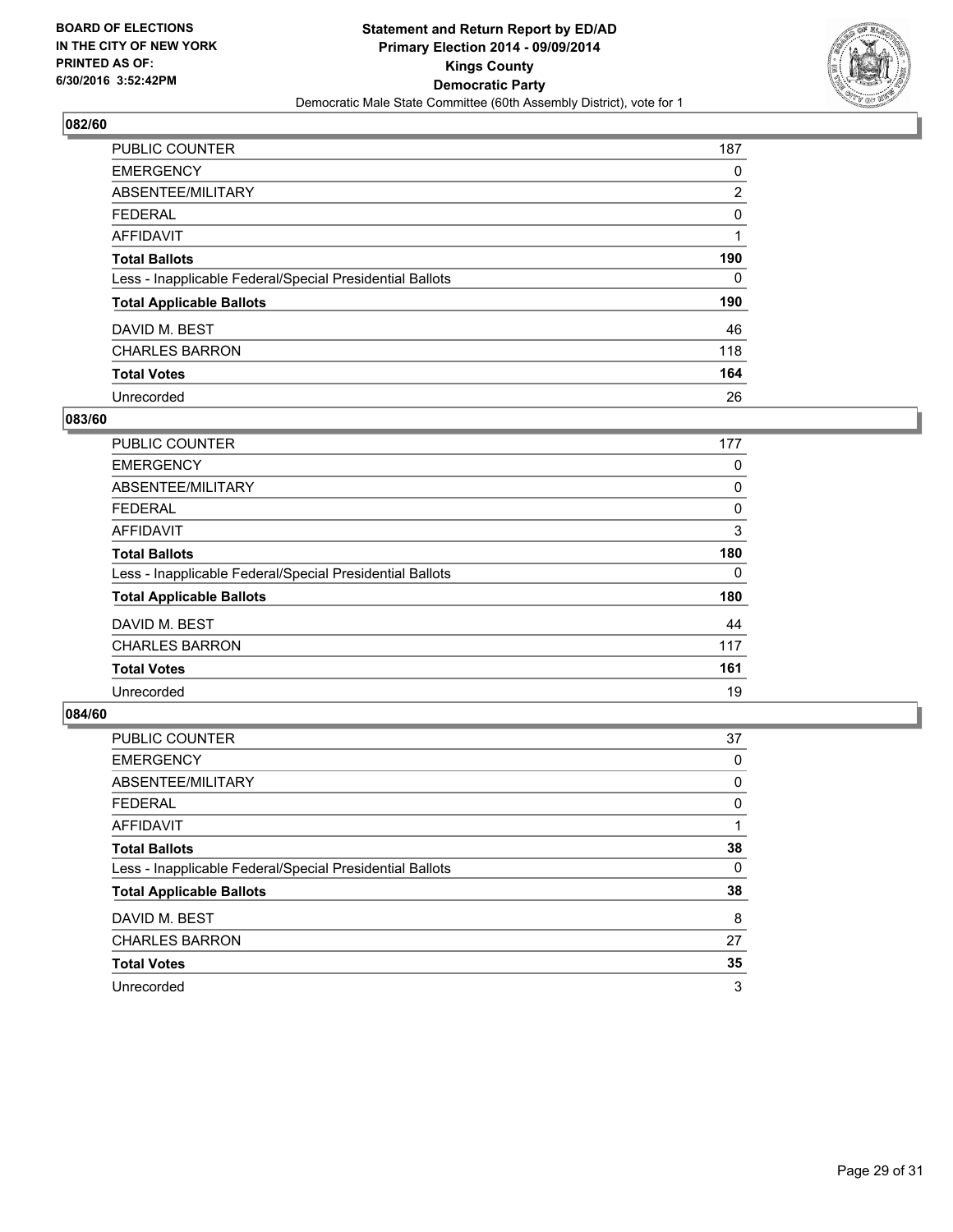

| <b>PUBLIC COUNTER</b>                                    | 83 |
|----------------------------------------------------------|----|
| <b>EMERGENCY</b>                                         | 0  |
| ABSENTEE/MILITARY                                        |    |
| <b>FEDERAL</b>                                           | 0  |
| AFFIDAVIT                                                |    |
| <b>Total Ballots</b>                                     | 85 |
| Less - Inapplicable Federal/Special Presidential Ballots | 0  |
| <b>Total Applicable Ballots</b>                          | 85 |
| DAVID M. BEST                                            | 26 |
| <b>CHARLES BARRON</b>                                    | 40 |
| <b>Total Votes</b>                                       | 66 |
| Unrecorded                                               | 19 |

| <b>PUBLIC COUNTER</b>                                    | 35             |
|----------------------------------------------------------|----------------|
| <b>EMERGENCY</b>                                         | 0              |
| ABSENTEE/MILITARY                                        |                |
| <b>FEDERAL</b>                                           | 0              |
| AFFIDAVIT                                                | $\overline{2}$ |
| <b>Total Ballots</b>                                     | 38             |
| Less - Inapplicable Federal/Special Presidential Ballots | 0              |
| <b>Total Applicable Ballots</b>                          | 38             |
| DAVID M. BEST                                            | 6              |
| <b>CHARLES BARRON</b>                                    | 20             |
| <b>Total Votes</b>                                       | 26             |
| Unrecorded                                               | 12             |